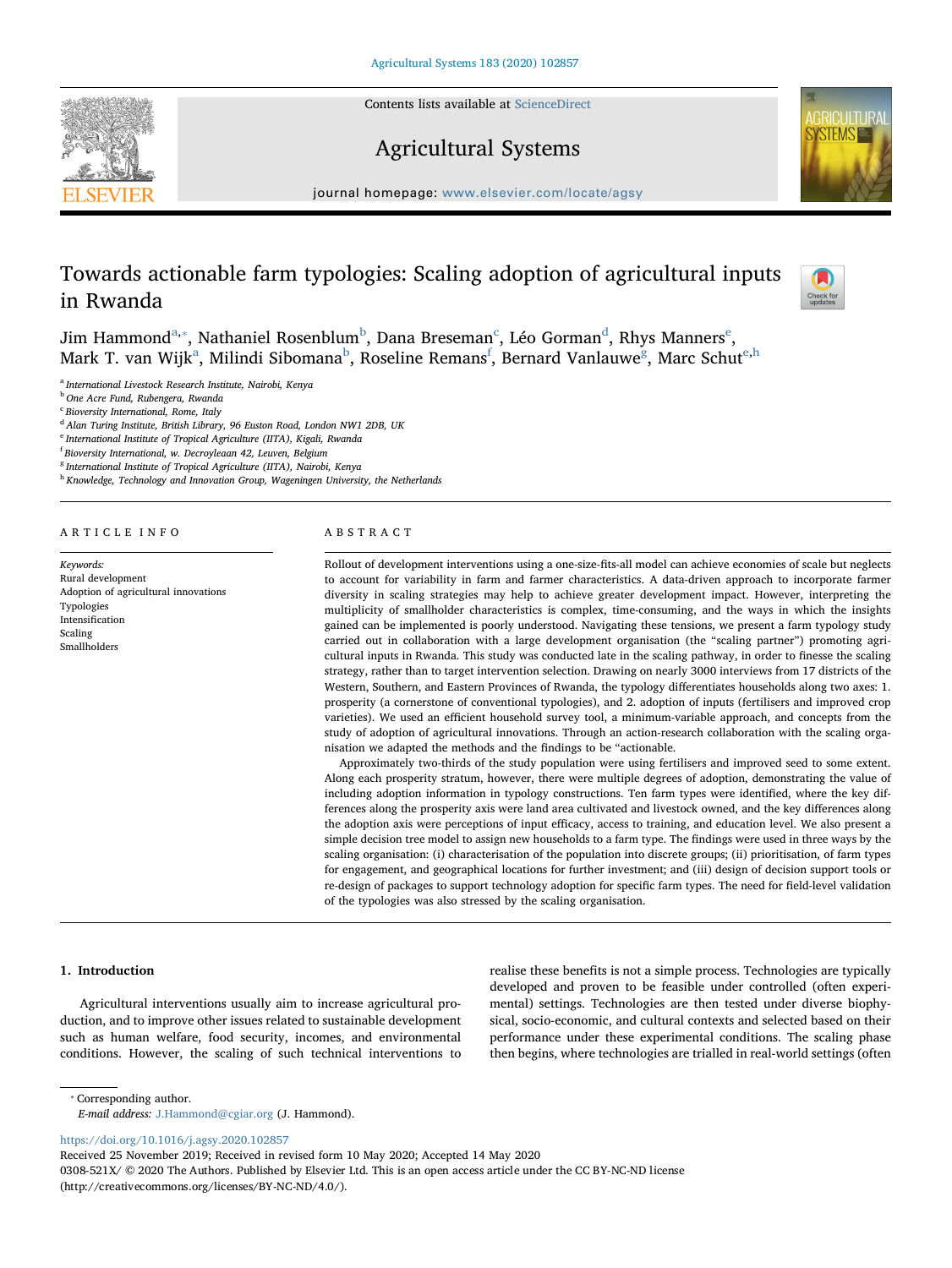on working farms). During the scaling phase, farmers decide if they will adopt the innovation, may dis-adopt, and may share their decisions with others. Institutional support measures, such as communications, knowledge exchange, and financial instruments are employed during the scaling phase, while institutional collaborations implement ([Notenbaert et al., 2017](#page-11-0); [Westermann et al., 2018;](#page-11-1) [Shilomboleni et al.,](#page-11-2) [2019\)](#page-11-2).

Organisations can use two broad classes of strategies at the scaling phase [\(Wigboldus et al., 2016](#page-11-3)). One strategy is the "one-size-fits-all" approach which delivers an intervention to the largest number of people possible, assuming that the technical potential of the intervention and the correct basket of facilitating conditions will lead to widespread uptake and impact. The benefits of the one-size-fits-all strategy are the potential for economies of scale, and that it does not rely on hard-to-acquire data relating to the viability of the intervention in different physical or social environments. The second strategy can be termed the "tailored approach", which takes account of various contextual factors and nuances that influence adoption and intervention impact. Mutually reinforcing benefits of the tailored approach include higher rates of technology uptake ([Haile et al., 2017\)](#page-10-0) and greater benefits from technologies best-suited to the local environment ([Vanlauwe et al., 2016](#page-11-4)). However, the high initial cost of conducting research required for the tailored approach increases the risk that the return on investment is not viable. This article reports on an attempt to "tailor" the scaling strategy of a large-scale agricultural development organisation, drawing on the study of adoption, using the method of farm typologies, and conducted in an action-research manner.

A substantial literature on the adoption of agricultural innovations in the rural development context centres around the Theory of Diffusion of Innovations. The theory dominates academic discourse on adoption decisions and the spread of technologies through a population. Scholars (e.g. [Pannell et al., 2006](#page-11-5); [Beaman et al., 2018](#page-10-1)) have elaborated on the theory first proposed in 1962 [\(Rogers, 1962\)](#page-11-6), to establish models of technology diffusion at distinct stages of adoption ([Wigboldus et al.,](#page-11-7) [2017\)](#page-11-7). Sociological and economic research have been the main contributors to a list of subjective and profit maximizing variables that may explain adoption decisions [\(Feder et al., 1985\)](#page-10-2). This list of possible determinants, drivers or obstacles relevant to the adoption process is extensive (e.g. [Doss et al. 2003;](#page-10-3) [Bidogeza et al., 2009;](#page-10-4) [Mudombi, 2013](#page-11-8); [Ogada et al., 2014](#page-11-9); Tshikala [et al., 2015](#page-11-10)), prompting the authors of one review to state that "It seems that in the empirical literature every measurable characteristic of farms and farmers has been found to be statistically related to some measure of adoption of some innovation" ([Pannell et al., 2006\)](#page-11-5). Examples include the objectives of the decision maker and perceived relative advantage by the decision maker, the feasibility of conducting and trials and learning from those, education and skill on the part of the decision maker, farm size, land tenure, market access and functioning, labour availability, access to credit, attitude to risk ([Feder et al., 1985](#page-10-2); [Pannell et al., 2006](#page-11-5); [Jack, 2011\)](#page-11-11). It has been argued that although the suitability of innovation to the farm context (e.g. climatic, soil, topography) is of vital importance, such factors are technical prerequisites rather than related to the adoptiondecision process [\(Sumberg, 2005\)](#page-11-12). Our survey instrument was informed by this list of adoption-related factors although this study does not aim to identify the variables correlated with adoption but rather to establish the variables that discriminate adoption levels in our research setting.

Farm typologies developed out of the discipline of farming systems analysis to make sense of the heterogeneity observed between regions ([Dixon et al., 2001](#page-10-5)) and within regions ([Kruseman et al., 2006;](#page-11-13) [Wilkus](#page-11-14) [et al., 2019](#page-11-14)). The basic premise is to group households with other households who share similar characteristics, forming a distinct "type" which can be compared against other "types". This practice is for the purpose of identifying an agricultural technology or other development intervention which might benefit one type but not another – for the "targeting" of agricultural innovations (e.g. [Tittonell et al., 2009;](#page-11-15) [van](#page-11-16) [der Ploeg et al., 2009](#page-11-16); [Giller et al., 2011](#page-10-6)). Farm typologies are usually

based on structural and functional farm characteristics such as farm size, livestock ownership, crops grown, agricultural productivity, household size, and labour availability; biophysical characteristics such as climate, altitude, or soil type; economic characteristics such as total income, assets owned, market engagement, farm-based income, and non-farm income; and resource use characteristics such as use of fuel, inputs, labour, credit, and so on [\(Tittonell et al., 2005a;](#page-11-17) [Tittonell et al.,](#page-11-18) [2005b;](#page-11-18) [Frelat et al., 2016;](#page-10-7) [Wilkus et al., 2019\)](#page-11-14). There are few examples of farm typology studies which explicitly address the study of adoption (e.g. [Hammond et al., 2017a](#page-10-8)), although the argument has been made that this should be done more frequently [\(Meijer et al., 2015](#page-11-19)). The variables used for typology delineation are selected with the justification that they are relevant to the setting [\(Giller et al., 2011\)](#page-10-6), and aim (Mą[dry et al., 2013](#page-11-20)) of the research and development effort. Recent methodological guidelines recommend hypothesis-led selection of a long list of variables which may be context relevant, and then selection of the most useful based on multi-variate analysis techniques ([Alvarez](#page-10-9) [et al., 2018](#page-10-9), [Wilkus et al., 2019\)](#page-11-14). Despite the valuable contributions of farm typology analysis to theoretical understanding and the potential use in targeting technologies, there are relatively few published examples of such typologies being verified in the field (e.g. [Kuivanen](#page-11-21) [et al., 2016a\)](#page-11-21), and even fewer which actually evaluate the use of typologies by an implementing organisation [\(Wilkus et al., 2019\)](#page-11-14).

Drawing on the method of farm typologies, and insights from the study of adoption of agricultural innovations, the study was co-designed in partnership with a large rural development organisation called One Acre Fund (referred to as "the scaling organisation"). We carried out a household survey, and created a typology incorporating farm structure, economy, and adoption variables. Upon discussion of the results with the scaling-organisation, we then developed a decision tree to rapidly assign new households to one of the farm types. Working closely with the scaling organisation was critical to design knowledge products which met their needs for further use, and which laid the foundation for a subsequent evaluation of their use of the typology and other results. Such a research configuration has been deemed essential in articles exploring how to re-orientate traditional agricultural research to deliver more actionable, scalable knowledge products, whilst establishing the relationships for quick adoption of those knowledge products ([Schut et al., 2014](#page-11-22); [Coe et al., 2016\)](#page-10-10). Providing any objective evaluation of the scaling organisation's activities was outside the scope of this paper, as was any exploration of the pros and cons of NGO/third party engagement in national extension efforts either in general ([Feder](#page-10-11) [et al., 2011](#page-10-11)) or specifically in Rwanda ([Clay and King, 2019](#page-10-12)).

This article entails three research goals. First, to evaluate the information gained by including adoption observations to further differentiate households compared to conventionally constructed typologies (i.e. typologies based purely on farm structure and function). Second, to evaluate the use of decision trees as a method of providing a userfriendly tool for characterising farmers. Third, to extend the application of typology methods farther along the scaling pathway than previously reported.

## 2. Materials and methods

### 2.1. Study context

The national agenda for agricultural development in Rwanda is described in the 20-year plan "Vision 2020", which entails increased use of agricultural inputs such as fertilisers, liming agents, and improved varieties ([National Institute of Statistics of Rwanda, 2012](#page-11-23); [National Institute of Statistics of Rwanda, 2015](#page-11-24); [Cyamweshi et al.,](#page-10-13) [2017;](#page-10-13) [Kathiresan, 2011;](#page-11-25) [Rwibasira, 2016\)](#page-11-26). The scaling organisation collaborator in this research was the non-profit social enterprise One Acre Fund, founded in 2006, which supplies smallholder farmers with credit, training, and quality-assured inputs, with the aim to build enduring prosperity. The organisation currently serves more than 800,000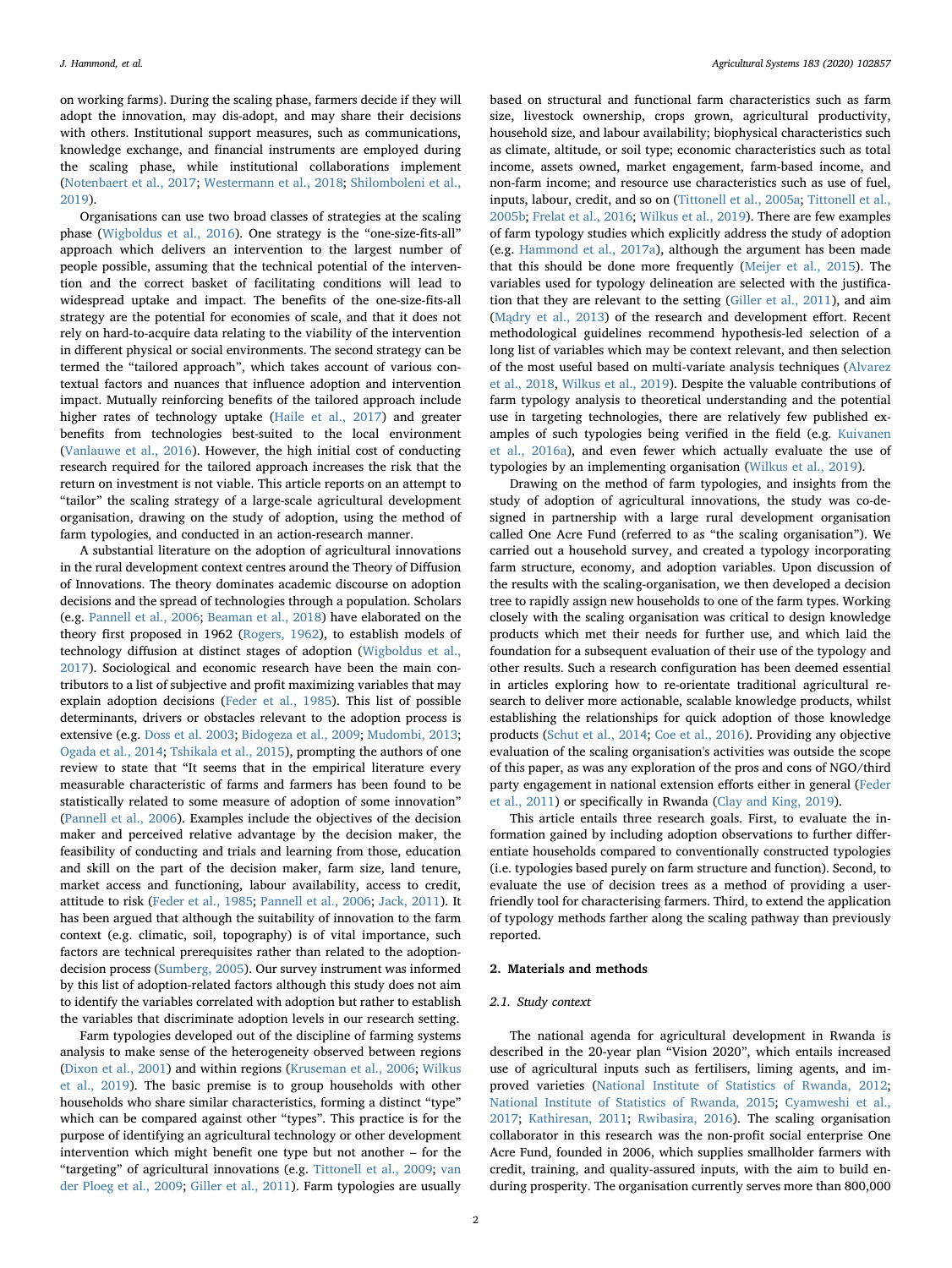smallholder farmers in Kenya, Rwanda, Burundi, Tanzania, Uganda and Malawi (see [www.oneacrefund.org](http://www.oneacrefund.org)). Their program offers micro-credit to smallholder farmers to buy agricultural inputs (and some other products), delivering those products close to farmer's homes, often in remote areas. The scheme provides inorganic fertilisers (NPK, DAP, and Urea), improved seeds (maize, bush beans, and climbing beans), a liming agent called travertine, solar powered lamps, as well as agricultural training, advice, and literature promoting good agricultural practices (such as line planting, compost use, and timely weeding), and business training through a group liability model. Participation in the program lasts for one growing season (approximately 6 months) after which the farmer may choose to sign up again if they wish. Enrolment is open to all smallholder farmers, and there is no intentional targeting of the scheme towards specific sub-groups of farmers within the communities where they operate. As of 2018, over 270,000 farming families in Rwanda were enrolled with their services. Household enrolment rates reached 37% of the population in the Western province, 25% in the Southern province, and 17% in the Eastern province (according to estimates from the scaling organisation and population figures from the [National Institute of Statistics of Rwanda, 2012\)](#page-11-23). The scaling organisation was active in five districts in the Western province, and although the duration of their engagement differs per district, activities were in operation by 2012 across the province. In the Southern province the organisation was active in five districts, starting in 2013; and in the Eastern province active in five districts, starting in 2015.

#### 2.2. Site selection and sampling

Data for this study was collected in the 15 districts where the scaling organisation operated at the time of the study: five districts in the Eastern Province, five districts in the Southern Province, and five districts in the Western Province ([Table 1](#page-2-0)). Additionally, two districts were included where the organisation was not activite: Ruhango in the Southern Province and Kirehe in the Eastern Province. These locations were chosen to take a wide geographic spread thus capturing more of the variation in farming systems, and sampling from areas where the scaling organisation had been active for different time periods, thus capturing different stages in the promotion and adoption cycles.

Sample sizes were calculated based on the minimum sample size needed to detect a statistically significant difference between farmers in each of the provinces (with a 95% confidence level and 5% margin of error). We assessed the population size of each district and each

#### <span id="page-2-0"></span>Table 1

| Number of households interviewed in each province and district. |
|-----------------------------------------------------------------|
|-----------------------------------------------------------------|

| Province      | District      | Enrolled<br>households | Non-enrolled<br>households | Total<br>Interviews |
|---------------|---------------|------------------------|----------------------------|---------------------|
| Western       | Karongi       | 82                     | 75                         | 157                 |
|               | Ngororero     | 80                     | 79                         | 159                 |
|               | Nyamasheke    | 86                     | 74                         | 160                 |
|               | Rusizi        | 89                     | 70                         | 159                 |
|               | Rutsiro       | 83                     | 78                         | 161                 |
| Southern      | Gisagara      | 74                     | 85                         | 159                 |
|               | Huye          | 77                     | 82                         | 159                 |
|               | Nyamagabe     | 82                     | 78                         | 160                 |
|               | Nyanza        | 85                     | 75                         | 160                 |
|               | Nyaruguru     | 95                     | 65                         | 160                 |
|               | Ruhango       | $\Omega$               | 159                        | 159                 |
| Eastern       | Gatsibo       | 77                     | 84                         | 161                 |
|               | Kayonza       | 74                     | 86                         | 160                 |
|               | Kirehe        | $\Omega$               | 160                        | 160                 |
|               | Ngoma         | 87                     | 73                         | 160                 |
|               | Nyagatare     | 73                     | 87                         | 160                 |
|               | Rwamagana     | 38                     | 118                        | 156                 |
| All Provinces | All Districts | 1182                   | 1528                       | 2710                |

Enrolment refers to participation in the scaling organisation's program of agricultural support at the time of the survey.

province, and estimated the minimum sample size required for six indicators of interest, and drew on means and variance of the indicators of interest from other (unpublished) studies in Central or East African countries using the same survey tool to interview smallholder farmers. Those indicators were gross calorific food availability per household per year, cash income USD PPP per person per day, farm size per household, livestock holdings per household, family size, and a compound indicator for innovation capacity (based upon value orientations, responses to hypothetical scenarios, reported changes made on farm, and changes planned for the future, adapted from [Hammond et al.,](#page-10-8) [2017a\)](#page-10-8). A minimum sample size of 160 interviews per district was predicted to be sufficient. In each of the districts where the scaling organisation was operating, 80 farmers who were enrolled in the program and 80 non-enrolled farmers were selected for interview. Twostage cluster sampling was performed to select respondents; 15 randomly selected cells (sub-district groupings of villages) were selected in each district. Following cell selection, households participating in the scaling organisation's program ("enrolled households") were selected randomly from enrolment lists; non-enrolled households were identified through a quasi-random process whereby enumerators were instructed to go the centre of each village and then use a randomly generated cardinal direction and random number 'n' as a guide to visit the n<sup>th</sup> house in the specified direction. The selection process was repeated until the desired number of interviews was achieved for that cell. In total, 2720 farming households were selected for interview. Due to non-available households and non-available replacements, a total of 2710 interviews were achieved during June and July 2018. The number of interviews conducted per district is presented in [Table 1](#page-2-0).

The purposive over-sampling of farmers enrolled in the scaling organisation's scheme was to provide sufficient data on adoption behaviour, in order to generate a typology covering the full range of the adoption spectrum in the study sites. To establish the distortion effects of over-sampling enrolled households, we compared land area cultivated, land area owned, livestock owned, and family size between the enrolled and non-enrolled populations using t-tests and found that only livestock ownership differed significantly between the two groups, with enrolled farmers owning 0.9 Tropical Livestock Units (TLU) compared to 0.6 TLU. This implies some self-selection bias in enrolment with the scaling organisation, and therefore the sample is not completely representative of the communities studied. With these caveats in place, we argue that the descriptive data is a valuable contribution to the sparse literature covering Rwandan farming systems, as the differences in asset profiles between the two groups were minor. However, the prevalence of farm types with high enrolment rates might be over-represented. To correct this, we randomly subsampled from our data, correcting the ratio of enrolled households and non-enrolled households to the levels of enrolment as recorded in the scaling organisation's records at the district level.

#### 2.3. The survey tool and variables collected

The household survey was carried out using the Rural Household Multi-Indicator Survey (RHoMIS) [\(Hammond et al., 2017b](#page-10-14)), adapted for use in this study context. The tool is a modular survey and analysis package which captures the common data required to understand farm system management, productivity, livelihoods, and human welfare, in the context of agricultural development work. The data quality on crop yields and incomes was of comparable quality to other widely used surveys operating in the similar environments [\(Fraval et al., 2018](#page-10-15)). The use of internationally recognised indicators and the user-centred design supports efforts to build coherent data from many independent research or development projects, reduce the time spent on survey design and the lag between collection and reporting [\(van Wijk et al., 2020](#page-11-27); [van](#page-11-28) [Etten et al., 2017;](#page-11-28) [Rosenstock et al., 2017](#page-11-29); [Kristjanson et al., 2017\)](#page-11-30).

The variables gathered included household composition, physical farm characteristics, management, production, amount and sources of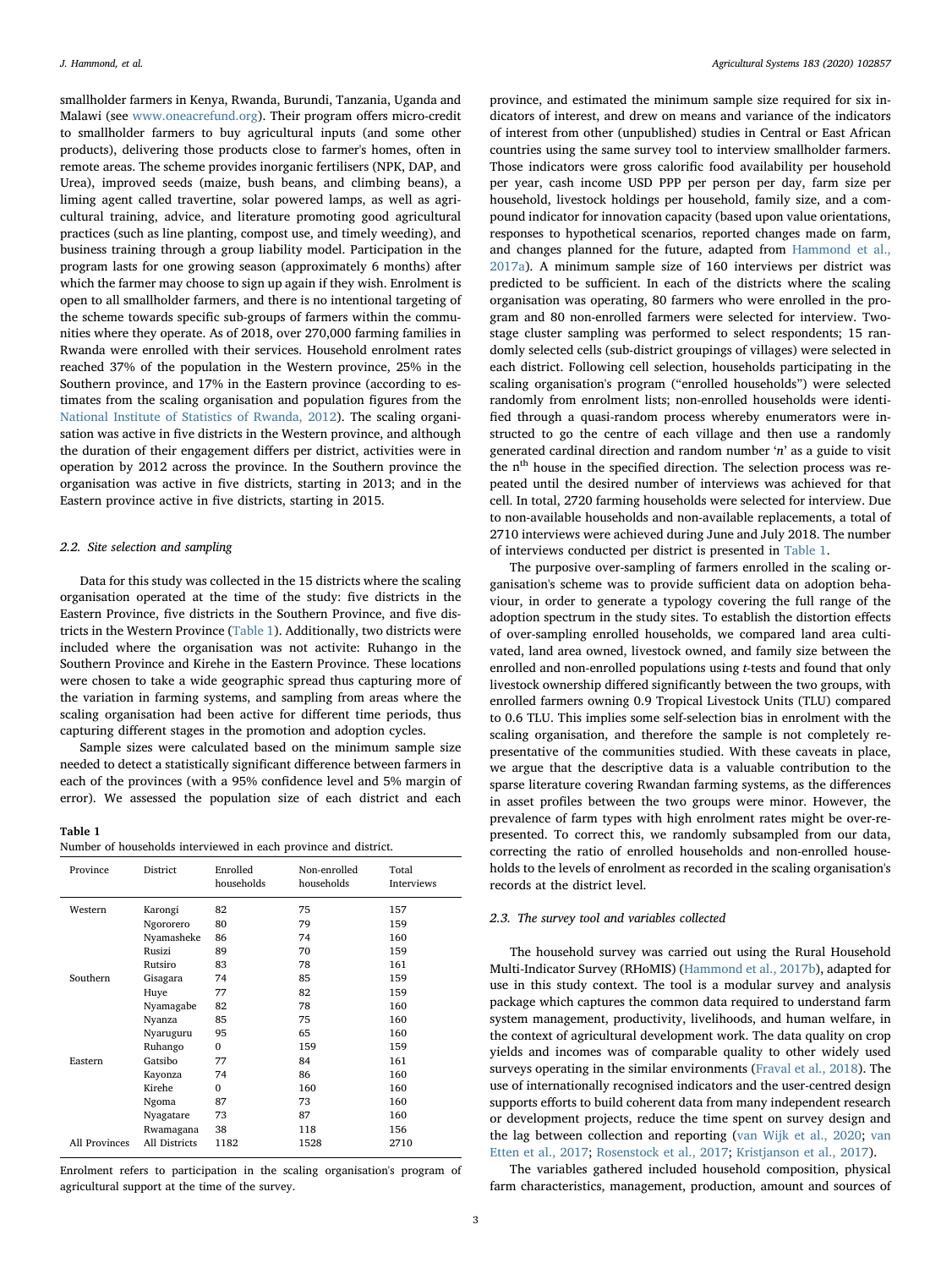income, uptake of promoted interventions, perceptions and sources of information regarding those interventions, distance to markets and agricultural input suppliers, attitudes towards farming, gendered control of production, and food security indicators such as dietary diversity ([FAO and FHI 360., 2016\)](#page-10-16) and food availability ([Frelat et al., 2016](#page-10-7)). The questionnaire was implemented by trained Rwandan enumerators who used a digital platform for data collection and aggregation ([Hartung et al., 2010\)](#page-10-17). Enumerators visited respondents at their homes, following prior arrangement using local contacts such as government or scaling organisation extension officers or local administrators. Interviews were conducted by a single enumerator and usually a single respondent, who was often the household head, or another senior member of the household who felt competent to respond on behalf of the entire household; and the average interview lasted 1 h ( $\pm$  20 min). The vast majority of the interview questions were based on respondent recall over a 12 month period and relating to the entire farm-household output or livelihood (i.e. questions were not asked at plot level or individual level). The questionnaire is available from the authors upon request.

#### 2.4. Analyses

## 2.4.1. Variable selection for typology generation

Following methodological guidelines for farm typology creation ([Alvarez et al., 2018;](#page-10-9) [Wilkus et al., 2019\)](#page-11-14), we drew up an extensive list of 48 variables based upon literature regarding structural, functional, and economic farm characteristics commonly used in farming systems analysis, and variables commonly found to relate to adoption of agricultural innovations, as well as the actual adoption level reported in the survey. Drawing on knowledge of the sites, logic, and assessment of correlations, a shortlist of variables was made. Shortlisted variables were explored through principal component analysis (PCA; [Jolli](#page-11-31)ffe, [2002\)](#page-11-31), and then through iterative clustering. Principle component analysis was conducted separately for each province to identify variables with greatest explanatory power (most strongly correlated with principle components), and exclude those variables with weaker explanatory power, high regional variation, or logical overlap with other explanatory variables. We then transformed continuous variables into binary indicators (for example instead of measuring amount of maize produced as a continuous variable we used the binary classification of maize planted/not planted), and repeated the PCA and clustering iterations using those binary variables in a step-wise manner. Where a binary variables resulted in an outcome of equal or higher predictive power than the continuous variable it was retained and the continuous variable discarded. This was done so that the variables used in the typology definition should be as simple as possible. Influenced by the "minimum data" approach [\(Steinke et al., 2019\)](#page-11-32), the following selection criteria were applied: to select the fewest variables which explain the majority of variation in the survey data, and that those variables should be easy to collect. Ease of collection was defined as data not considered sensitive by the respondent, and which the respondent did not find challenging to recall in a level of detail allowing for meaningful differentiation of households.

This process led to selection of six variables for typology formulation:

- (i) the household grew maize, bush beans, and climbing beans (yes/ no);
- (ii) the household owned at least one cow (or the equivalent amount of livestock in TLU; yes/no);
- (iii) the land area cultivated (ha);
- (iv) marital status of household head (single/married);
- (v) the household head had received any formal education (yes/no); and
- (vi) The number of perceived positive changes in the last 4 years relating to farm and livelihood (count).

The sixth variable requires some additional explanation. Respondents were asked whether they had observed an increase, decrease, or no change in their land area cultivated, crop harvests, crop diversity, input use, sales to markets, and off farm incomes, over a 4 year period. They were then asked if they had wanted that change to occur. The respondent's perception of the frequency and desirability of change served as an indicator for innovation capacity and facilitating conditions; both prerequisites for adoption.

## 2.4.2. Cluster analysis for typology generation

The selected variables were then used as inputs for cluster analysis, using the partitioning around medoids method (PAM; [Reynolds et al.,](#page-11-33) [1992\)](#page-11-33), which permits identification of actual observations which best exemplify the characteristics of that cluster. The dissimilarity matrix calculations used the Gower method, which allows for numerical, ordinal, and categorical data [\(Gower, 1971\)](#page-10-18). Silhouette width (the metric to determine the explanatory power of clusters when using the PAM method) was highest for 19 clusters. A substantial jump in silhouette width was observed at ten clusters, which was determined to provide the best balance of explanatory power and ease of interpretation. Ten farm types is more than typically reported in such typology studies, justified by the two axes of interest in this study – farm system prosperity and adoption of interventions – as well as the large spatial area covered.

Interpretation of the clusters was performed by exploring average values and variance for numerical indicators, and differences of proportions of observations (counts per cluster) of responses to binary or categorical variables. Medians were used when summarising the study population, and means were used when comparing farm types, as they better illustrated differences between the farm types. Significance testing between clusters was done using pairwise Wilcoxon rank sum tests for continuous variables and the chi squared test for counts of binary variables. All cash values are given in US\$ adjusted to 2015 purchasing power parity, using World Bank rates [\(Piburn, 2018](#page-11-34)). Data was compiled and analysed in the R software environment [\(R Core](#page-11-35) [Team, 2018\)](#page-11-35), using appropriate packages: ade4 ([Dray and Dufour,](#page-10-19) [2007\)](#page-10-19), cluster ([Maechler et al., 2018\)](#page-11-36), dplyr ([Wickham et al., 2018](#page-11-37)), ggplot2 ([Wickham, 2016\)](#page-11-38). This process was performed across all regions and within regions.

#### 2.4.3. Decision-tree development

Through consultation with the scaling organisation, a decision tree model was selected as the tool that would be developed for field operatives to quickly determine an individual's farm type, and then offer more precisely targeted services and advice. The variables used in the cluster analysis were used to develop the decision-tree for classifying individual respondents into their farm types. The model used recursive partitioning and splitting criteria to derive pathways to uniquely identifiable classes of a desired variable ([Nisbet et al., 2009\)](#page-11-39). Development of the decision-tree model followed two standard steps: training and classification ([Ben Amor et al., 2006](#page-10-20)). The scaling organisation prioritised six of the ten farm types for inclusion in the decision tree, which consisted of 1636 household observations. To train the model we randomly selected 80% ( $n = 1309$ ) of these shortlisted households. We trialled two packages for creation of the decision tree, both in the R software environment: RandomForests ([Liaw and Wiener, 2002](#page-11-40)) and rpart ([Therneau and Atkinson, 2019](#page-11-41)). Both packages delivered similar results, and the results from rpart are presented. The rpart package identifies the variable which discriminates most between farm typologies, partitioning the data on this variable, and then identifies splitting criteria which maximise the separation in the data into distinguishable sub-groups. This process is then repeated until all farm types (subgroups) are uniquely distinguishable. The trained model was then tested on non-trained data (325 households) to measure its accuracy in classifying households into types, compared to the outputs of the cluster analysis.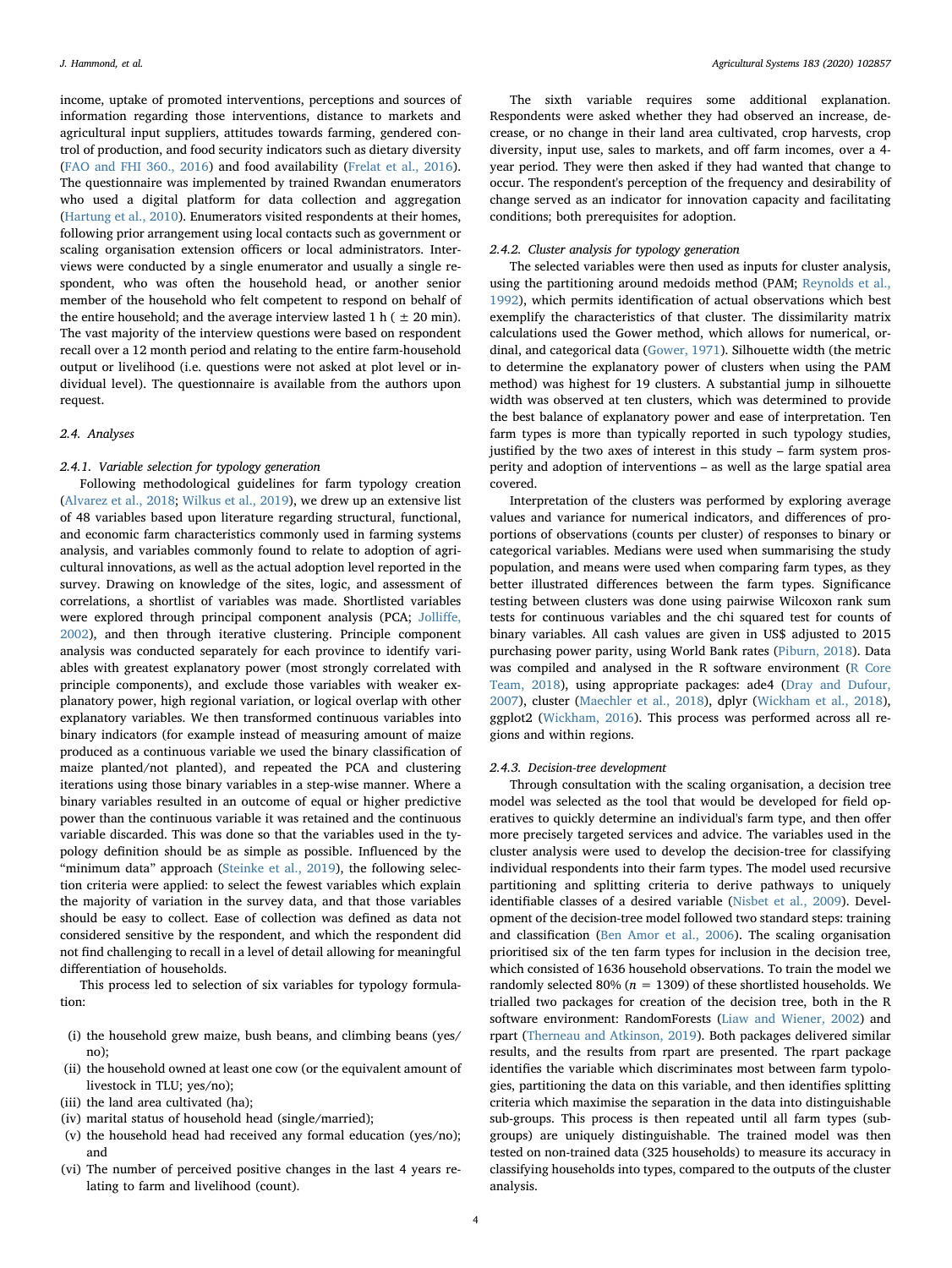#### <span id="page-4-0"></span>Table 2

Summary of farm characteristics of all locations studied.

|                                   | All Provinces                  | Southern Province               | Western Province                | Eastern Province           |
|-----------------------------------|--------------------------------|---------------------------------|---------------------------------|----------------------------|
| Cultivated Land (ha)              | 0.3(0.5)                       | 0.23(0.4)                       | 0.22(0.8)                       | 0.5(0.8)                   |
| Livestock Owned (TLU)             | 0.29(0.55)                     | 0.2(0.43)                       | 0.25(0.45)                      | 0.46(0.82)                 |
| Family Size (members)             | 5(3)                           | 4 (3)                           | 5(3)                            | 5(3)                       |
| Three most common crops (% hh     | Maize (81%), Bush Beans (68%), | Sweet Potato (80%), Maize       | Maize (78%), Climbing Beans     | Maize (93%), Bush Beans    |
| growing)                          | Sweet Potato (67%)             | (71%), Bush Beans (67%)         | (76%), Sweet Potato (71%)       | (91%), Cassava (54%)       |
| Three most common livestock (%    | Cattle (50%), Goats (41%),     | Cattle (54%), Goats (42%), Pigs | Cattle (57%), Goats (33%), Pigs | Goats (47%), Cattle (39%), |
| hh owned)                         | Chicken (24%)                  | (28%)                           | (23%)                           | Chicken (26%)              |
| Crop Diversity                    | 6(4)                           | 6(4)                            | 6(4)                            | 6(5)                       |
| Livestock Diversity               | 1(1)                           | 1(1)                            | 1(0)                            | 1(1)                       |
| Value of Crop Produce             | 100 (300)                      | 80 (250)                        | 150 (250)                       | 150 (530)                  |
| Value of Livestock Products       | 0(310)                         | 0(320)                          | 0(320)                          | 0(170)                     |
| Value of Off Farm Income          | 0(3)                           | 0(0)                            | 0(25)                           | 0(0)                       |
| Months Food Insecure              | 3(2)                           | 3(1)                            | 3(2)                            | 3(2)                       |
| Household Dietary Diversity Score | 5(3)                           | 4(3)                            | 4(4)                            | 5(2)                       |
| $(0-10)$                          |                                |                                 |                                 |                            |

Medians are shown, and brackets indicate inter-quartile ranges. The time period is 1 year. All values relate to USD PPP 2015.

#### 3. Results

#### 3.1. Farm system summary

In the regions studied, farm sizes were typically very small (median 0.3 ha), and 84% of households farmed less than 1 ha. Livestock ownership was also generally low, and cattle ownership appeared to indicate a step-change in wealth, where households who owned a cow were considerably wealthier than those who did not. The major crops cultivated were maize, beans, sweet potato, cassava, vegetables, banana, cocoyam, and sorghum. The median number of crop species planted was 6, and the median number of livestock species owned per household was 1. See [Table 2](#page-4-0) for a summary of the farm systems.

In general, food security was poor and incomes were low, especially for farmers without livestock. Off-farm income was uncommon, and the main source of income was sales of crops and livestock. Farms on average sold 32% of all production, although 28% of households did not sell any farm-produced items. The common cash crops were maize and bush beans, and the commonly sold livestock items were live cattle, live goats, and cows' milk. Overall, households relied primarily on selfproduced foodstuffs and had one or two distinct sources of income.

#### 3.2. Use rates of promoted technologies

[Table 3](#page-4-1) presents the proportions of households who reported using specific agricultural inputs, the average rates at which those inputs were applied, and also the scaling organisation enrolment rates and average duration of enrolment at province level. Urea and DAP were the most heavily used fertilisers, used by 50–60% of households. Less commonly used was NPK, ranging from 14 to 27% of households. Improved seed (for maize, bush beans, and climbing beans) was used by about 40% of households, without much variation between provinces. The liming agent Travertine was uncommon, used by 6–12% of the study population. Enrolment rates with the scaling organisation are presented for the study sample but are not representative of the wider population. Duration of enrolment shows greater variation between the provinces, following the pattern which may be expected given the scaling organisation's duration of engagement in each province.

## 3.3. Farm typologies

Ten farm types were identified through cluster analysis. The ten clusters can be conceptually organised along two axes: 1. increasing wealth and, 2. increasing adoption of the promoted technologies (inorganic inputs and improved seed, [Fig. 1\)](#page-5-0). Within a single wealth stratum, there is substantial variation in the degree of adoption.

<span id="page-4-1"></span>

| Table 3                                                                    |  |  |  |  |
|----------------------------------------------------------------------------|--|--|--|--|
| Summary of the variables related to adoption of the promoted technologies. |  |  |  |  |

|                                       | All Provinces | Southern<br>Province | Western<br>Province | Eastern<br>Province |
|---------------------------------------|---------------|----------------------|---------------------|---------------------|
| Urea users (%)                        | 54            | 49                   | 61                  | 53                  |
| Urea (kg/ha)                          | 67 (149)      | 100 (243)            | 71 (167)            | 50 (95)             |
| NPK users (%)                         | 22            | 26                   | 27                  | 14                  |
| NPK (kg/ha)                           | 167 (383)     | 208 (476)            | 167 (329)           | 111 (325)           |
| DAP users (%)                         | 55            | 49                   | 64                  | 54                  |
| $DAP$ (kg/ha)                         | 93 (201)      | 114 (259)            | 86 (196)            | 83 (160)            |
| <b>Improved Seed</b><br>users $(\% )$ | 39            | 37                   | 41                  | 39                  |
| Improved seeds<br>(kg/ha)             | 40 (83)       | 56 (119)             | 45 (100)            | 25 (55)             |
| Travertine users<br>(%)               | 8             | 8                    | 12                  | 6                   |
| Travertine (kg/ha)                    | 417 (1278)    | 797 (2245)           | 662 (1405)          | 100 (207)           |
| Enrolment (%)                         | 48            | 46                   | 58                  | 42                  |
| Enrolment duration<br>(years)         | 1.3(2.0)      | 1.2(2.0)             | 2.0(3.5)            | 0.8(1.5)            |

Percentage values relate to the proportion of households interviewed who reported using each input. The values relating to input application rates or duration in years are medians, and the values in brackets are inter-quartile ranges. The medians and inter-quartile ranges are calculated only from the households who reported using those inputs, households who did not use those inputs were excluded. Travertine is a liming agent.

Summary information comparing the farm types for structural farm characteristics and adoption characteristics are provided in [Tables 4](#page-5-1) [and 5](#page-5-1). Farm types are described below following the layout in [Fig. 1](#page-5-0), moving from bottom-left to top-right.

## 3.3.1. Lower wealth stratum

Households in the lower wealth strata were further distinguished into 5 typologies that spanned adoption levels. Households in types 1, 2, and 3 were the poorest, they cultivated very small plots of land (< 0.3 ha), and the total value of all their household produce and incomes was generally less than 500 USD per year. They also had low enrolment rates with the scaling organisation. Households in types 1 and 2 did not to cultivate maize but focused on roots, tubers, and beans. Few households in types 1 and 2 used inorganic inputs or improved seed and believed the efficacy of such inputs was low compared to other farm types. Farm type 1 (9% of the represented population) reported more crop sales than type 2, had a higher proportion of educated household heads, and reported better access to agricultural advice, but poor access to agricultural training sources. Farm type 1 showed the lowest level of enrolment with the scaling organisation of any farm type. Farm type 2 (9%) had very low value of crop produce, low levels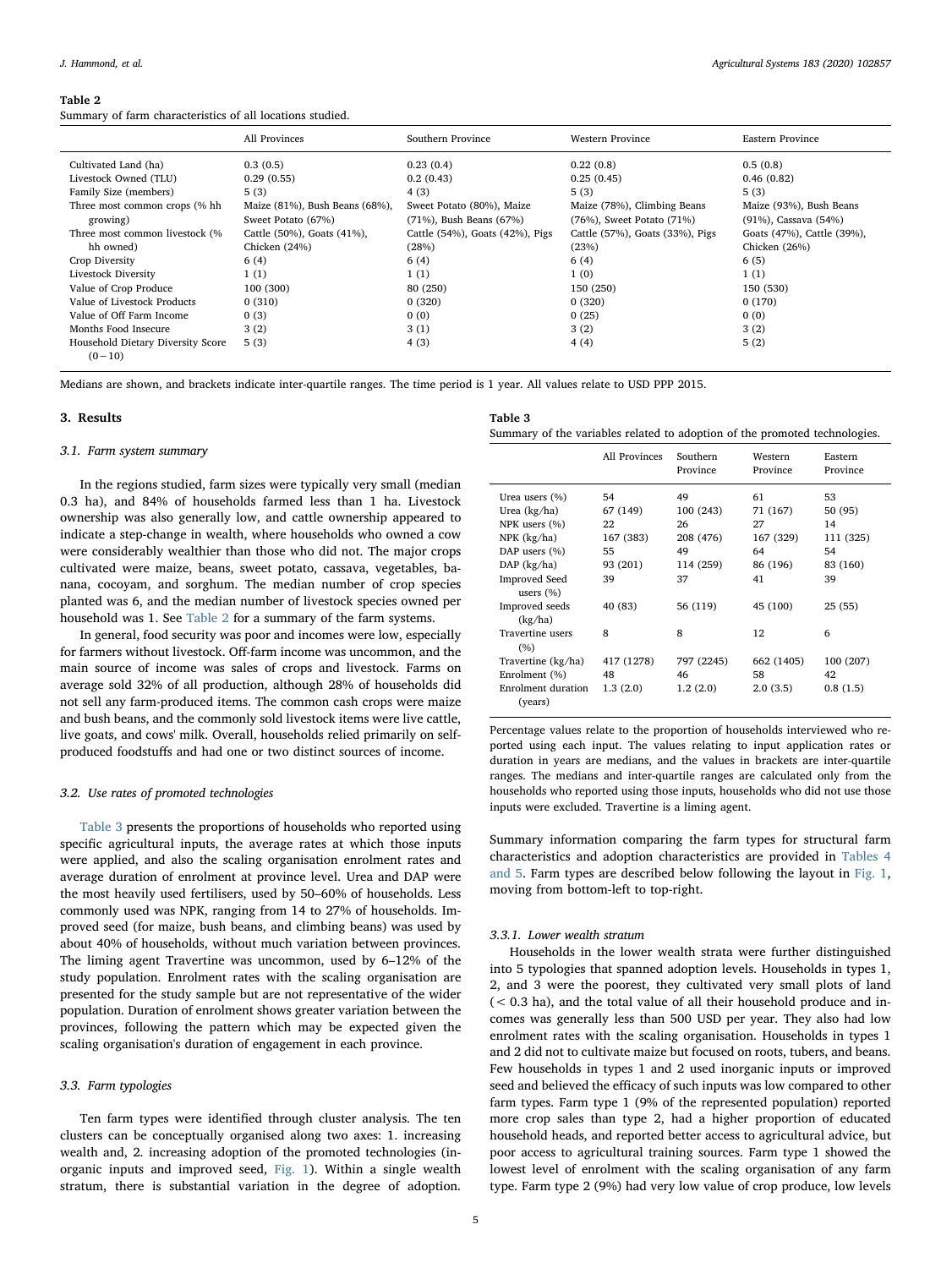<span id="page-5-0"></span>

Fig. 1. The farm types plotted along two axes: the horizontal axis shows an increasing degree of adoption of inorganic inputs and improved seed, and the vertical axis shows a gradient of wealth. The dashed lines imply step changes between farm types along those axes. The sizes of the boxes for each farm type indicates the predicted prevalence of that farm type, relative to one another.

of education, similarly poor access to agricultural training, low levels of enrolment with the scaling organisation, and also had the least positive outlook, as measured by perceptions of previous changes which had occurred and future plans. Farm type 3 (13%) was also very poor but was more engaged with maize agriculture and inorganic inputs, although adoption rates were still low compared to other farm types. The household heads were usually single women with no education and very little land. Their perceptions of input efficacy was low and access to agricultural training or advice opportunities was limited. Farm types 1, 2 and 3 assessed their current conditions and expectations for the future as more bleak than other types; and crop yields and cash income were significantly lower than others.

Farm types 7 and 8 were also very poor, and although their land sizes were slightly larger than farm types 1, 2, and 3, their total value of produce and incomes were similar. However adoption rates among types 7 and 8 were higher than those of types 1, 2, and 3, with about half of the households reporting use of DAP, urea, and improved seed, and about half of the households enrolled onto the scaling organisation's program. Types 7 and 8, perceived access to agricultural training as higher than types 1, 2, and 3; although education rates of household heads were very low. Farm types 7 and 8 were very similar to one another. The most prominent difference was that type 7 (17% of the population) grew bush beans, while type 8 (9% of the population) grew

| I. Hammond, et al. |  | Agricultural Systems 183 (2020) 102857 |  |  | . |
|--------------------|--|----------------------------------------|--|--|---|
|--------------------|--|----------------------------------------|--|--|---|

climbing beans (each of which were used as inputs for the cluster analysis).

# 3.3.2. Middle wealth stratum

Households within the middle wealth strata were further classified into three groups with distinct adoption levels. Farm types 4 and 6 had moderate levels of wealth relative to other types, and moderate levels of adoption. Both cultivated land areas of around 0.65 ha, and had total value of activities over 1000 USD per year. Farm type 4 (13% of the study population) derived the majority of their income from cropping, but also had relatively strong off farm incomes, high levels of education, and had incomes supplemented by off-farm activities. Use rates of inputs and improved seed were fairly high, as was access to agricultural training, although enrolment with the scaling organisation was not markedly high. Farm type 6 (7% of the study population) focused more heavily on livestock production than on crops, evidenced by the relatively higher annual value of livestock produce compared to crops. Nevertheless, more than half of the households engaged in crops sales and adoption rates of the promoted inputs were slightly higher than that of type 4. Households in type 6 were in the highest strata for enrolment with the scaling organisation and for duration of enrolment.

Farm type 10 (9% of the study population) had moderate levels of prosperity, with cultivated land area on average 0.5 ha, livestock ownership 0.6 TLU and total value of activities around 1000 USD per year. Farm type 10 showed the highest rates of use of promoted inputs and the highest rates of enrolment and duration of enrolment with the scaling organisation. They reported a high degree of access to agricultural training, many positive plans for the future, and reported having made a high number of positive changes to their livelihoods and farm management.

#### 3.3.3. Upper wealth stratum

Households in the upper wealth strata were further differentiated into two groups with distinct adoption levels. Households in farm type 5 (6% of the study population) were relatively prosperous. Cultivated land was 0.7 ha, the households owned on average two cows (1.9 TLU), and the average total value of activities was close to 3000 USD per year. Households in type 5 derived substantial income from crops, livestock and off farm activities. Use rates of the promoted inputs, and enrolment rates and duration with the scaling organisation, were all moderate.

Farm type 9 (7% of the study population) was the most prosperous. Households in this type owned more land and cultivated more (0.9 ha) than all other types, livestock ownership (1.9 TLU), and in terms of total value of activities (in excess of 3000 USD per year). They also showed high rates of adoption of the promoted inputs, and a high proportion of households selling crops and livestock products. Farm type 9 can be conceived as being distinct from all the other farm types due to the high asset base and rates of commercialisation. Enrolment rates with the

<span id="page-5-1"></span>

| Table 4 |                                               |  |  |
|---------|-----------------------------------------------|--|--|
|         | Structural characteristics of the farm types. |  |  |

| Farm type      | Land Cultivated<br>(ha) | Heads of<br>Livestock (TLU) | % married*   | % educated* | Total Crop<br>Value  | Total Livestock<br>Value | Annual Non-<br>Farm Income | % sell<br>$crops*$ | % sell livestock<br>produce* | Number of<br>income sources |
|----------------|-------------------------|-----------------------------|--------------|-------------|----------------------|--------------------------|----------------------------|--------------------|------------------------------|-----------------------------|
| T1             | 0.3 <sup>a</sup>        | 0.4 <sup>a</sup>            | 82           | 72          | $290^{ab}$           | 10 <sup>a</sup>          | 35 <sup>abcd</sup>         | 38                 | 12                           | 1.1 <sup>ab</sup>           |
| T <sub>2</sub> | 0.2 <sup>b</sup>        | $0.5^{\mathrm{a}}$          | 64           | 14          | 160 <sup>a</sup>     | $40^{ab}$                | 88 <sup>abc</sup>          | 29                 | 16                           | 1.1 <sup>a</sup>            |
| T <sub>3</sub> | 0.3 <sup>a</sup>        | 0.4 <sup>a</sup>            | $\mathbf{0}$ | 12          | 250 <sup>b</sup>     | $110^{bc}$               | $53^d$                     | 55                 | 18                           | 1.3 <sup>ab</sup>           |
| T <sub>4</sub> | 0.6 <sup>cd</sup>       | 0.3 <sup>a</sup>            | 90           | 100         | 730 <sup>cd</sup>    | 120 <sup>cd</sup>        | 101 <sup>abc</sup>         | 72                 | 26                           | 1.9 <sup>cd</sup>           |
| T <sub>5</sub> | 0.7 <sup>c</sup>        | 1.9 <sup>b</sup>            | 87           | $\Omega$    | $1040$ <sup>ce</sup> | 1850 <sup>e</sup>        | 118 <sup>d</sup>           | 74                 | 50                           | $2.2^{\circ}$               |
| T <sub>6</sub> | 0.7 <sup>cde</sup>      | 1.5 <sup>c</sup>            | 80           | 20          | 420 <sup>d</sup>     | 1170 <sup>f</sup>        | $79$ <sup>acd</sup>        | 58                 | 43                           | 1.9 <sup>cd</sup>           |
| T7             | 0.5 <sup>de</sup>       | 0.4 <sup>a</sup>            | 100          | $\Omega$    | 390 <sup>d</sup>     | $70^{bc}$                | $74^{abc}$                 | 64                 | 22                           | 1.7 <sup>d</sup>            |
| T8             | 0.4 <sup>a</sup>        | 0.4 <sup>a</sup>            | 75           | $\Omega$    | 240 <sup>b</sup>     | 140 <sup>bcd</sup>       | $72^{ab}$                  | 40                 | 21                           | 1.4 <sup>b</sup>            |
| T <sub>9</sub> | $0.9^t$                 | 1.9 <sup>b</sup>            | 91           | 100         | $1560^\mathrm{e}$    | $1910^e$                 | 88 <sup>cd</sup>           | 84                 | 61                           | 2.9 <sup>e</sup>            |
| T10            | $0.5^{\circ}$           | 0.6 <sup>d</sup>            | 88           | 100         | 570 <sup>cd</sup>    | 350 <sup>d</sup>         | 137 <sup>b</sup>           | 64                 | 31                           | 2.0 <sup>cd</sup>           |

All values are means or proportions. Means have been used rather than medians to better illustrate differences between farm types. Significant differences between clusters are shown by compact letter display for the continuous variables, and by asterisk for the proportional variables, using the threshold of  $p < .05$ . Cash values are reported as household annual values in USD purchasing parity power adjusted (to 2015 values).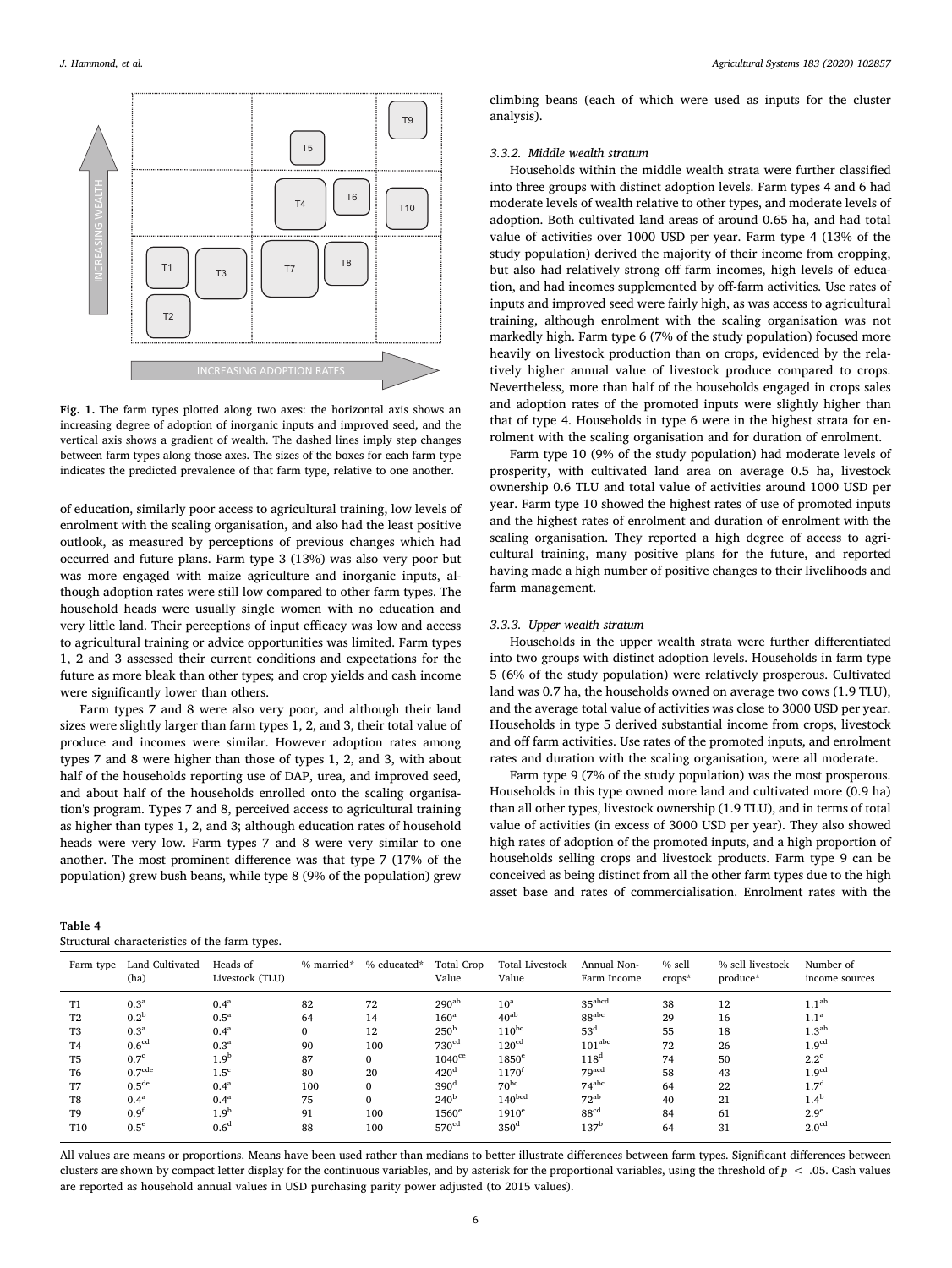#### Table 5

Adoption and engagement characteristics of the farm types.

| Farm type       | % enrolled* | Years<br>enrolled | Perception of<br><b>Input Efficacy</b><br>$(0-1)$ | % use<br>$Urea*$ | $%$ use<br>$DAP^*$ | % use<br>NPK* | $%$ use<br>travertine* | $%$ use<br>Improved<br>Seed* | Access to<br>agric.<br>Training<br>$(%)^*$ | Access to<br>agric.<br>Advice<br>$(%)^*$ | % with<br>positive<br>future<br>plans* | Positive<br>changes in last<br>4 years<br>(count) |
|-----------------|-------------|-------------------|---------------------------------------------------|------------------|--------------------|---------------|------------------------|------------------------------|--------------------------------------------|------------------------------------------|----------------------------------------|---------------------------------------------------|
| T <sub>1</sub>  | 11          | 0.2 <sup>a</sup>  | 0.3 <sup>a</sup>                                  | 13               | 13                 | 14            | 2                      | $\overline{2}$               | 28                                         | 86                                       | 77                                     | 1.1 <sup>a</sup>                                  |
| T <sub>2</sub>  | 18          | 0.3 <sup>ab</sup> | 0.3 <sup>a</sup>                                  | 12               | 18                 | 14            | 5                      | 2                            | 16                                         | 73                                       | 65                                     | 0.9 <sup>a</sup>                                  |
| T <sub>3</sub>  | 28          | 0.8 <sup>b</sup>  | 0.4 <sup>b</sup>                                  | 38               | 36                 | 10            | 3                      | 26                           | 39                                         | 78                                       | 69                                     | 1.3 <sup>b</sup>                                  |
| T <sub>4</sub>  | 45          | 1.2 <sup>c</sup>  | 0.6 <sup>cd</sup>                                 | 62               | 63                 | 22            | 8                      | 48                           | 62                                         | 91                                       | 89                                     | $2.4^{\circ}$                                     |
| T <sub>5</sub>  | 54          | 1.6 <sup>de</sup> | 0.6 <sup>cd</sup>                                 | 63               | 63                 | 25            | 5                      | 41                           | 67                                         | 93                                       | 90                                     | 2.5 <sup>cd</sup>                                 |
| T <sub>6</sub>  | 66          | 2.1 <sup>df</sup> | 0.7 <sup>ce</sup>                                 | 73               | 76                 | 32            | 12                     | 49                           | 66                                         | 93                                       | 89                                     | 3.0 <sup>de</sup>                                 |
| T7              | 40          | 1.0 <sup>c</sup>  | 0.6 <sup>f</sup>                                  | 52               | 52                 | 16            | $\overline{4}$         | 41                           | 61                                         | 90                                       | 83                                     | 2.6 <sup>cd</sup>                                 |
| T8              | 44          | 1.3 <sup>ce</sup> | 0.6 <sup>df</sup>                                 | 62               | 65                 | 21            | 10                     | 42                           | 52                                         | 89                                       | 77                                     | 1.9 <sup>f</sup>                                  |
| T <sub>9</sub>  | 61          | 1.9 <sup>df</sup> | 0.7 <sup>cde</sup>                                | 72               | 73                 | 34            | 13                     | 55                           | 68                                         | 96                                       | 94                                     | $3.5^\text{eg}$                                   |
| T <sub>10</sub> | 67          | 2.3 <sup>f</sup>  | 0.7 <sup>e</sup>                                  | 80               | 82                 | 40            | 21                     | 63                           | 70                                         | 93                                       | 89                                     | $3.8^{8}$                                         |

All values are means or proportions. Means have been used rather than medians to better illustrate differences between farm types. Significant differences between clusters are shown by compact letter display for the continuous variables, and by asterisk for the proportional variables, using the threshold of  $p < 0.05$ . Enrolment refers to participation in the scaling organisation's agricultural support program.

scaling organisation and duration of enrolment were also high.

# 3.4. Spatial distribution of the farm types

The distribution of farm types between provinces was non-random (chi squared test,  $p < .001$ ). Certain types were more prevalent in certain provinces, as shown in [Fig. 2](#page-6-0) (excluding Kirehe and Ruhango, the two sampled districts with no scaling organisation presence). There was substantial variation in adoption behaviour between the three provinces, especially evident in farm Types 2, 6, 8 and 10, which were rare in the Eastern Province and common in the Western province. Type 7 was more prevalent in the Eastern and Southern Provinces than the Western Province, due to geographical preferences for climbing beans and bush beans. The prosperous mixed farming type 5 was more prevalent in the East, whereas the less prosperous livestock focused type 6 was relatively rare in the East compared to the other locations. This all underlines the importance of spatial context factors, such as geographic, socio-economic, and cultural variables (which were not addressed in this study). It also illustrates that the spatial context factors can influence adoption rates at least as heavily as they influence farm structural characteristics. For example, the Eastern Province is generally drier and flatter, with a greater agricultural focus on livestock than on cropping; in contrast to farming activities in the Southern and Western Provinces which have historically focused on crops, and where the geography is hillier and wetter. The differences in adoption rates may relate to such geographical factors, but also may also be a

consequence of the availability of governmental extension services, or the level of extension services provided by the scaling organisation.

The predicted prevalence of the farm types where the scaling organisation had no historical activities is plotted in [Fig. 3](#page-7-0). In Ruhango there is a greater prevalence of the poorest and lowest adopting households compared to Kirehe, where there are more households in farm types further along the adoption gradient and higher up the wealth spectrum.

## 3.5. Farm typology decision tree

In communication with the scaling organisation, six farm types were selected to be of specific interest for immediate follow-on work: types 1, 2, 3, 6, 7, and 9. This was based partly upon perceived need (i.e. poverty – types 1, 2, 3, 7) and partly upon pragmatic decisions about the geographic location of farm types (types 6 and 7), the degree of investment in crop-related activities (i.e. to exclude heavily off-farm or livestock dependant farm types), and the degree to which farm types may be expected to achieve further adoption (i.e. to exclude households with high baseline levels of adoption). Farm type 9 was included due to a perceived potential by the scaling organisation and local leaders. Prioritisation was necessary for managerial decisions by the scaling organisation, but also served to simplify the restrictions set for the decision tree model. The decision tree is presented diagrammatically in [Fig. 4.](#page-7-1) Five questions were used in the tree, all with binary responses, and with a maximum chain length of four questions to allocate the

<span id="page-6-0"></span>

Fig. 2. Farm types among the districts sampled in the Eastern, Southern, and Western Provinces. The size of the boxes are scaled according to the predicted prevalence of the farm types. The provinces may be conceived of as representing a time series, as the Eastern province has received the least engagement from the scaling organisation promoting inputs, the Southern province received the middling degree of engagement, and the Western Province received the longest and greatest degree of engagement. However, the provinces also contain geographical, agricultural, and economic differences, which also account for an unknown amount of the differences seen here.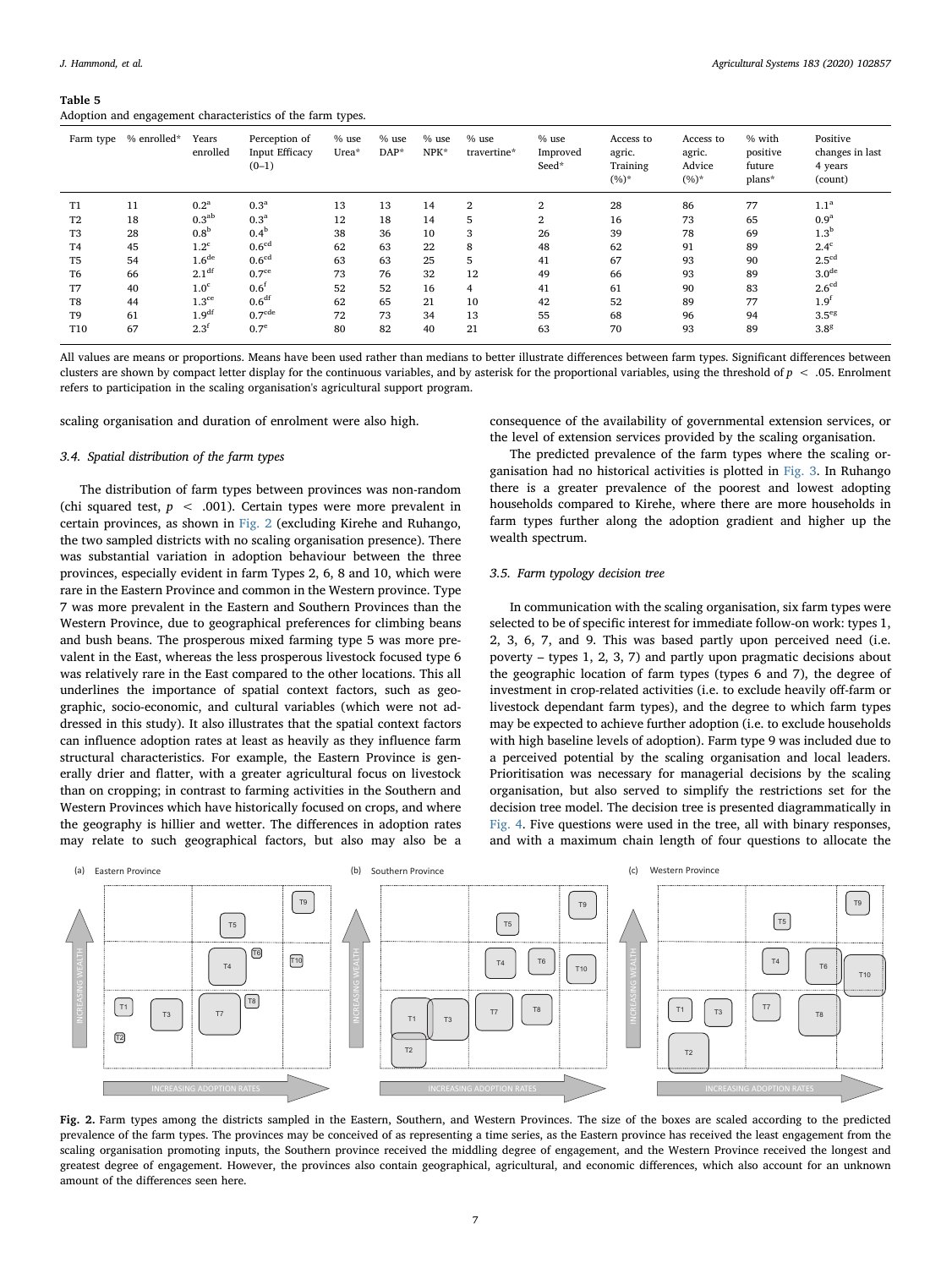<span id="page-7-0"></span>

Fig. 3. The size of the boxes represents the predicted prevalence of the farm types in two districts where there has been no previous promotion of inputs by the scaling organisation, and in which they were considering establishing activities. Such information may be useful in defining investment priorities.

household to a farm type. The decision tree accurately classified 83% of households into the correct farm type, as defined by the cluster analysis. The major sources of error were along the adoption axis misclassifying type 1 and 2 households as type 3 (where marital status created bias); misclassifying type 1 households as type 2; misclassifying type 7 households as type 1 or 2; and misclassifying type 9 households as type 6. Wealth strata was correctly predicted in the majority of cases. The decision tree with all ten farm types was also constructed (not presented), but achieved a lower accuracy score (65%) and involved many more steps.

## 3.6. The use of the typology findings by the scaling organisation

<span id="page-7-1"></span>The results presented here were discussed and refined in

collaboration with the scaling organisation, taking account of their instrumental needs. The use of the above results by the scaling organisation can be conceptualised in three stages: characterisation, prioritisation, and design/re-design. Characterisation consisted of describing key features of the farming system, and separating farms into meaningful groups, to be compared or contrasted with one another. Prioritisation consisted of using the characterisation to guide future investments by the scaling organisation, targeted towards either a subgroup of the population (one or more of the farm types), or targeted spatially, according to the prevalence of certain farm types. While prioritisation was a key interest for the scaling organisation, it was also clear that firm decisions would not be taken until the typology had been verified by further field-level validation work.

The design of three new procedures was discussed: a validation



Fig. 4. Diagrammatic representation of the decision tree model used to identify farm types 1, 2, 3, 6, 7, and 9.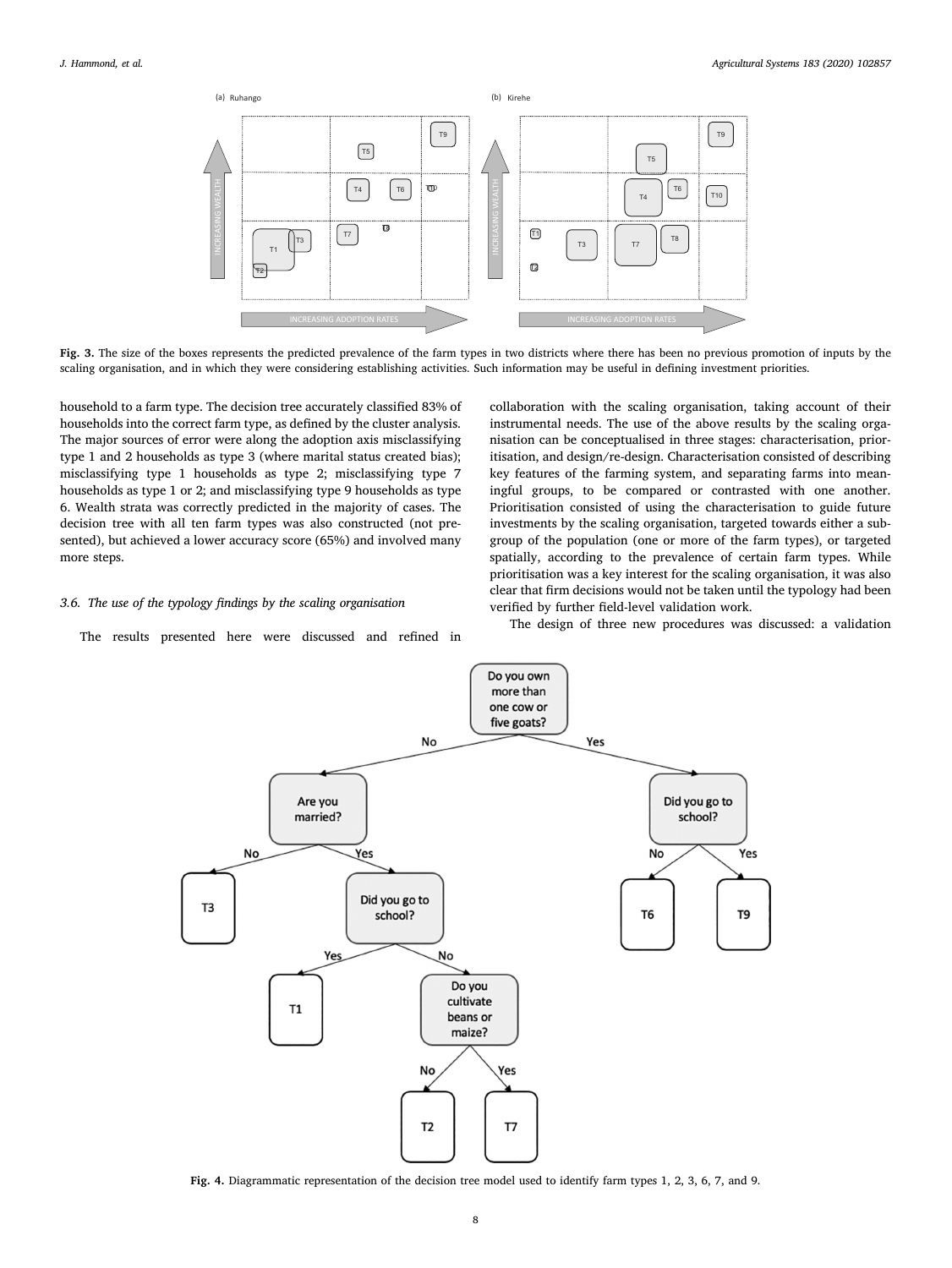study for the typologies, a decision-tree for rapid allocation of households to a farm type, and a system for linking farm types to recommended technologies or recommended technology-support packages. Topics for re-design centred around the tailoring of technology-support packages towards different farm types, depending on their needs and obstacles to adoption. Along the lowest wealth stratum, farm types 1, 2 and 3 required access to agricultural training, although the mechanism of engagement likely differs between the groups. Farm types 1 and 2 did not grow any maize (all other types did). Farm type 3 was composed of single female-headed households, and so would be subject to gendered dynamics that tend to place severe constraints on time/labour availability, income, and possibly social stigma for such households. Taking into account these obstacles when designing packages geared towards farm types 1, 2, or 3 would therefore be required. Types 7 and 8, although on the poorest stratum, were well engaged with input use and the scaling organisation's activities. They would be better served by improved training on methods to increase crop productivity, geared towards their educational level. The re-design of promotional media describing best-practices and available technologies tailored to the educational levels of different types was a widely applicable recommendation.

#### 4. Discussion

## 4.1. Extending typologies along the scaling pathway

The use of typologies to inform the scaling of development activities is an under-researched area. There is a tendency in the literature to use typology-based analyses to characterise populations and then to make intervention or targeting suggestions based upon these characterisations – but there is very little published work which studies how those insights are taken up and applied by implementing organisations. Such a pattern is evident in the literature for Rwanda: there are relatively many studies which characterise the farming system or the adoption process, but few which report on how that knowledge was used.

Characterisations of Rwandan farming systems in the literature ([Klapwijk et al., 2014](#page-11-42); [Franke et al., 2016](#page-10-21); [Paul et al., 2018](#page-11-43); [Clay and](#page-10-12) [King, 2019\)](#page-10-12) are in accordance with this study: most farmers cultivate very small plots of land, grow a diverse range of crops, and about half owned at least one cow, or two or more goats. Most farmers relied primarily on crops for sustenance and income, and had little to no surplus income. Livestock ownership was the single variable most associated with increased prosperity of households and farm types (types 5, 6, 9). Land area alone did not appear to drive prosperity, and land area did not appear to be strongly associated with productivity, implying that management of the crop land was at least as important as the total land area available, or that land quality was an important factor. In terms of characterising adoption, the most important variables found in the present study were perception of input efficacy, access to agricultural training ([Asfaw and Admassie, 2004\)](#page-10-22), and a minimum asset base consisting of land area under cultivation, livestock, and income [\(Nkonya et al., 1997](#page-11-44)). Education among household heads was not strongly associated with adoption, as some moderatelyadopting farm types had very little education; although the highest adopting farm types did have higher education rates ([Tenge et al.,](#page-11-45) [2004\)](#page-11-45). Across all farm types the perception of input efficacy was found to be highly correlated to input use, which underlines the importance of promotional media, outreach, and extension services ([Davis et al.,](#page-10-23) [2012;](#page-10-23) [Hamilton and Hudson, 2017\)](#page-10-24); and is probably related to literacy. In a study on the drivers of smallholder agricultural adoption in Rwanda [\(Bidogeza et al., 2009](#page-10-4)) the major factors identified were sex of the household head, age, education, literacy, off-farm activity, household size, farm size and land tenure. Despite differences in study context, we identified some similar farm types, most notably marginalised female-headed households, higher-adopting mid-wealth households with more household members (labour) and higher incomes, and the

wealthiest households with relatively large plots of land and livestock herds. We found higher adoption rates however, which could be explained by the location of the respective studies, activities of the scaling organisation in our study locations, and the over-sampling of enrolled households. Such information is useful in the design of broad-brush agricultural interventions but more nuance is required to finesse the scaling model beyond "one-size-fits-all".

The use of such characterisation information in prioritising development investments is more commonly discussed in general terms, for example focussing on general trends in poverty dynamics ([Dorward](#page-10-25) [et al., 2009](#page-10-25); [Tittonell et al., 2009](#page-11-15); [Barrett et al., 2006](#page-10-26)). The prioritisation considered by the scaling organisation in this study entailed some logical similarities to the academic discourse, but also entailed some more pragmatic concerns. Prioritisation of farm types with low wealth (used a proxy for "need" of development), low adoption, and specific farm/livelihood strategies followed the assumption that if constraining conditions were removed, households would adopt [\(Dorward et al.,](#page-10-27) [2008\)](#page-10-27), and therefore welfare would improve. Access to agricultural training were very low for farm types 1, 2, and 3 (a common constraint, see [Asfaw and Admassie, 2004](#page-10-22)), implying a failure in the delivery or accessibility of the scheme for those farm types, in turn implying the need for some re-design. Prioritisation was not done solely on the basis of poverty or lack of access to training. Type 9 were the most commercially oriented, highest yielding, and largest farms, and were selected for further investigation as their developmental needs were assumed to be quite different to other types, and therefore might require intervention packages to be re-designed in a quite different way.

An illustration of the scaling organisation's more pragmatic concerns relates to which farm types should not be prioritised for further support (a topic very rarely discussed in scientific literature). Farm types 7, 8, and 10, had low asset ownership and crop-orientated livelihoods, but relatively high adoption rates, so they were deemed lower priority for further attention. From a research perspective, it could be useful to evaluate what factors influenced progression from types 7 or 8 to the more prosperous and higher-adopting type 10 (anecdotally, the role of diligent plant management was reported by field-staff). However, from a pragmatic perspective, farm types 7, 8, and 10 had already received the intervention on offer and other farm types had not, so were perceived to be in greater need of the limited resources available.

Pragmatic prioritisation was also discussed on a spatial basis, at province level and at district level. At province level, differing prevalence of farm types could be used to modify strategy for that province. Types 1 and 2 were relatively common in the Southern and Western provinces, but not in the East. Therefore any re-designed intervention support packages for those farm types would not be relevant in the Eastern province. Investments in new districts could also be informed by farm type prevalence ([Fig. 3\)](#page-7-0). Ruhango district had a greater prevalence of the poorest and lower-adopting households compared to Kirehe, where farm types further along the adoption gradient and higher up the wealth spectrum were more prevalent. Ruhango therefore provided more scope for impacting the "poorest of the poor" through introduction of agricultural inputs. In Kirehe there were already established input use patterns, so development efforts may be more usefully pitched towards breaking the "glass ceiling" into the upper tier of smallholder prosperity.

The design of a validation study for the typologies was high on the agenda for the scaling organisation. This is logical if potentially expensive decisions were to be based on such a typology, and reflects another key difference between purely scientific typologies and the application of typologies to inform strategy at scale – the degree of certainty must be higher. Such validations studies are rarely carried out in academic work (e.g. [Kuivanen et al., 2016a\)](#page-11-21).

The Characterise-Prioritise-Design process observed here has some resemblance to the DEED model proposed by [Giller et al. \(2011\)](#page-10-6): Describe-Explain-Explore-Design (see also [Descheemaeker et al., 2019](#page-10-28)).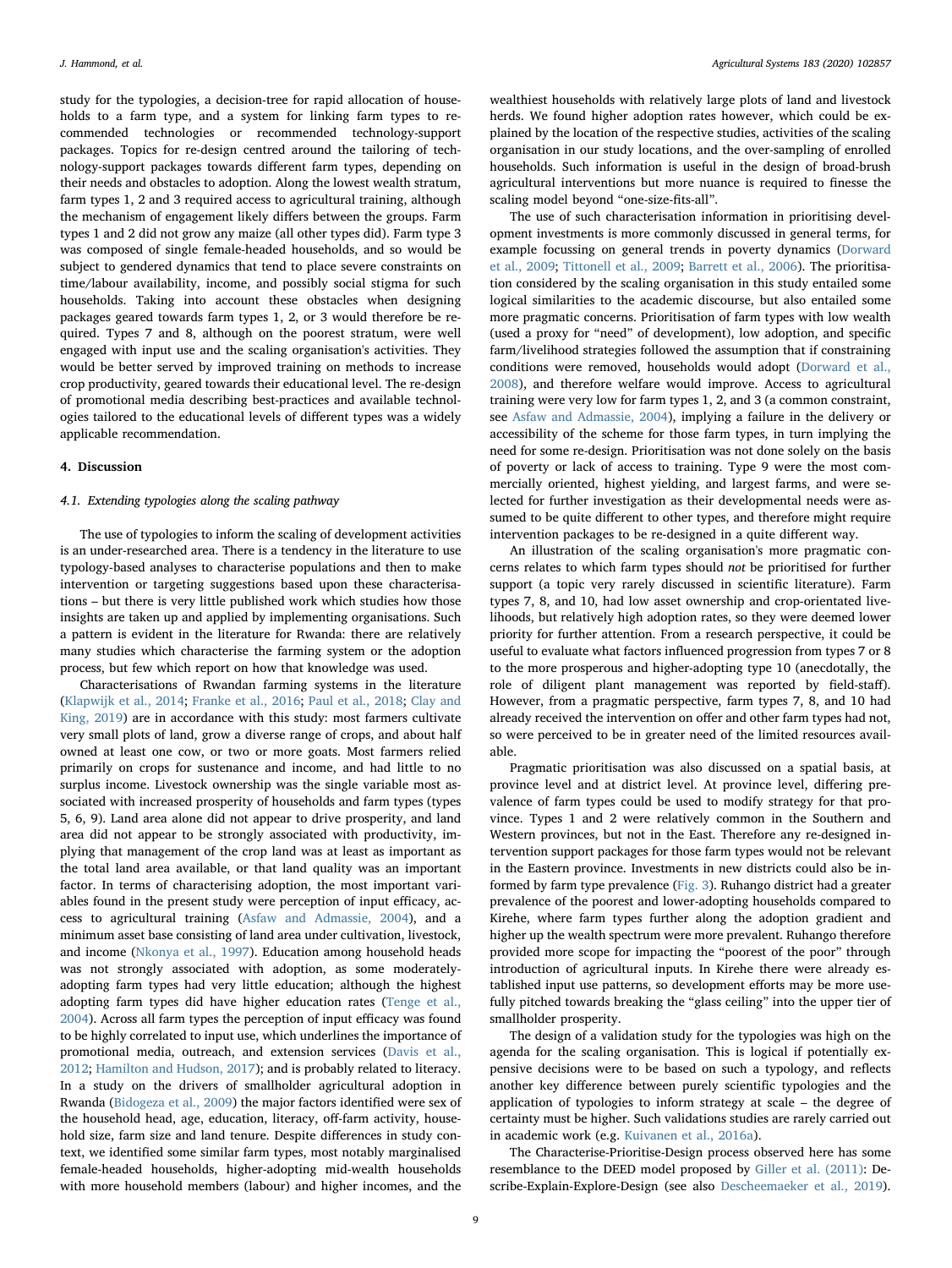The DEED model however is intended to be used for intervention selection, whereas the process described here occurred further along the scaling pathway – a suite of interventions had already been chosen and a large infrastructure developed around disseminating those interventions. At this stage in the scaling process the question is not so much "what interventions would fit best" but "what can be done to achieve greater impact with the already chosen interventions". Answering this latter question might require some re-orientation of farm typology methodologies.

## 4.2. Benefits and shortfalls of the decision tree model

The co-design of the decision tree in accordance with the scaling organisation's prioritised farm types, the maximum chain of four simple questions, and the fairly high accuracy of classification, all point towards a robust and user-friendly tool. However the tool has not yet been tested in the field, and the typologies on which it is based have not yet been validated. Before the tool could be considered ready for use or robust such field tests must be carried out.

The decision tree opens up various opportunities for deployment. It could be used to rapidly sample large numbers of households, providing improved information on prevalence of farm types. Short questions related to perceived barriers to adoption or perceived needs could be integrated into the decision tree interviews for adaptive management. Repeat samples of a population could be carried out to identify household movement across farm types over time to better understand household dynamics. Finally, and perhaps more contentiously, the decision tree could be used for field staff to tailor services on-the-spot for their clients; providing specific recommendations for specific farm types [\(Douxchamps et al., 2016;](#page-10-29) [Kuivanen et al., 2016b](#page-11-46)). This entails some risks, such as the misallocation of an individual to a type and therefore the wrong measures being recommended; or the intentional decision to treat some farm types more favourably than others, either by the individual implementing the decision tree interview, or by biased program design. Despite these risks the improved targeting capacity gained by such an approach is worth further exploration.

One potential obstacle to the wider use of such typology-derived decision trees is that quite sophisticated mathematical techniques are required for the multivariate analyses, clustering and tree delineation. Although resources are freely available to aid in typology construction (e.g. [Wilkus et al., 2019](#page-11-14)), scaling organisations wishing to pursue such a method may have to hire in expertise, as often analytical capacity is lower in implementing organisations compared to research organisations. Whilst this is a barrier, it also presents an opportunity for collaboration between researchers and scaling organisations. Furthermore it points to a need for the development or testing of simplified methods (or perhaps software) which would allow such analyses to be conducted without specialised expertise.

## 4.3. The transience of typologies

A further issue to consider is the shelf-life of such a typology and decision tree. Some typologies are designed to provide highly generalisable insights (e.g. [Dorward et al., 2009\)](#page-10-25), and thus retain relevance for a longer period of time and in more places. In contrast, the typology described here was purposefully designed to be context specific, providing insights relevant to a specific situation and a specific point in time. Thus as the context changes, the typology and decision tree may become less and less accurate. Indeed, the objective of the typology and decision tree is to increase the rate at which development actors can facilitate change; so ironically a good typology may become obsolete quicker than a poor one.

The transience of typologies draws attention to a few needs for further work. Methods for adapting typologies or monitoring household movement across typologies can and should be developed in anticipation of community dynamics ([Valbuena et al., 2015\)](#page-11-47). Future research

questions might include: for how long should a given typology remain relevant, and is there some way to assess the best-before date? How can improvements in data collection methodologies or data sharing systems provide more up-to-date information for analysis? And how can analytical methods facilitate more actionable insights, to capitalise capitalise on the knowledge generated in a timely fashion?

# 4.4. Input use, adoption, and subsidy programs

Some insights may also be relevant to broader discussions on input subsidies and uptake in the smallholder context. We observed fertiliser use rates which were quite high for the African smallholder context – those who applied fertilisers often did so in excess of 100 kg of product per ha (see [Table 3](#page-4-1)). This could be due in part to the small land areas cultivated and the fact that fertilisers are generally sold in large sacks: it has been shown that with access to cheap fertiliser some farmers will consider the application rate to be "one sack one plot" ([Yunju et al.,](#page-11-48) [2012\)](#page-11-48). There is evidence that inputs in combination with higher yielding varieties lead to greater use of fertilisers and greater yield outcomes [\(Matsumoto, 2014;](#page-11-49) [Vanlauwe et al., 2016\)](#page-11-4); we observed that farm types who reported more fertiliser use also reported greater improved seed use, which points towards a synergy. Some typologies evaluating input use [\(Chikowo et al., 2014\)](#page-10-30) and soil fertility [\(Franke](#page-10-21) [et al., 2016](#page-10-21)), found strong links between wealth and use of inputs and soil fertility. We did not find such a strong association. We found that there was a general trend that wealthier households adopted more inputs, but that within wealth strata differing degrees of adoption were observed. Despite the potential benefits, concerns have been raised that the blanket promotion of such technologies may exclude farm systems with distinct characteristics, increase inequalities and undermine resilience of the households who cannot or do not want to take part ([Clay,](#page-10-31) [2018;](#page-10-31) [Clay and King, 2019\)](#page-10-12).

The targeting of specific farm types for agricultural support mechanisms is widely practiced, often with the explicit intention of targeting one of the poorest groups ([Jayne et al., 2018](#page-11-50)), such as female headed households, farms with small land area, or in the case of the Rwandan governmental system the stratification according to various resource endowments (locally known as "Ubudehe", [Klapwijk et al.,](#page-11-42) [2014\)](#page-11-42). Such mechanisms have been criticised as failing to lead to change for the targeted sub-groups due to the challenges of implementation ([Jayne and Rashid, 2013\)](#page-11-51) and elite capture ([Jayne et al.,](#page-11-50) [2018\)](#page-11-50), and in some cases perverse outcomes identified where elite capture serves to further undermine the livelihoods of the poorest [\(Clay](#page-10-12) [and King, 2019](#page-10-12)).The results of this study imply that consideration of both wealth status and the adoption characteristics along that wealth stratum might yield more beneficial outcomes; and that the methods exist to efficiently collect the data and carry out such an analysis.

## 5. Conclusion

This article began with the observation that "one-size-fits-all" development strategies are easier to scale-up but may be inefficient in terms of achieving adoption at scale when compared to more nuanced "tailored" approaches. We demonstrated that a farm typology considering adoption of technologies quite far along the scaling pathway could yield useful results to further tailor the scaling strategies for a large agricultural development organisation. We found that consideration of adoption delivered more nuanced findings than farm-related variables alone. The scaling organisation went beyond using the typologies for characterisation, demanding validation, and using the typologies to inform prioritisation decisions, and design targeted research tools and intervention support packages. We presented a simple decision tree model to rapidly assign an individual to a farm type for recommending interventions of support measures appropriate to that individual, or in assessing the prevalence of farm types in a study population.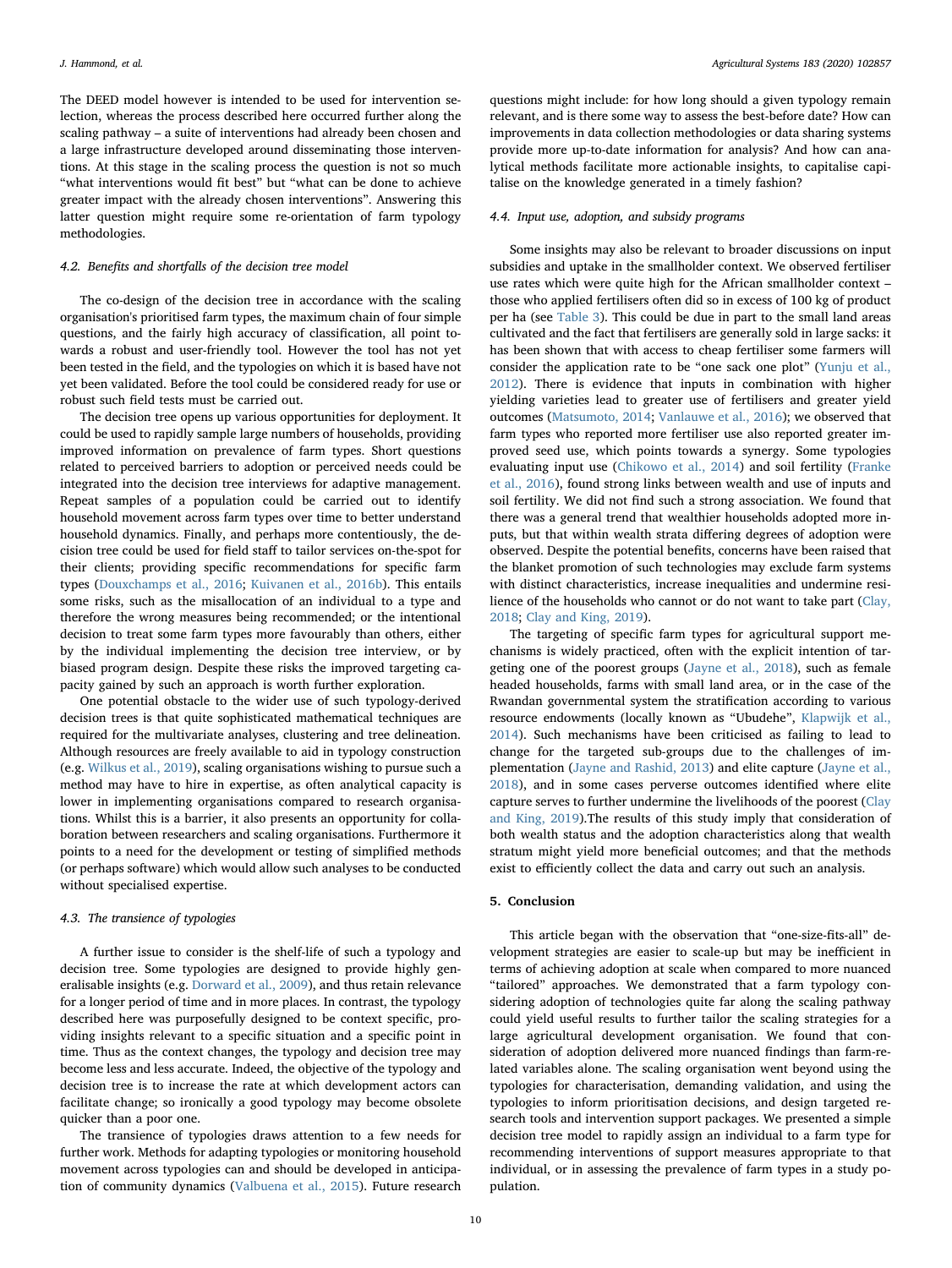We contend that all of these features demonstrate the utility of such a farm-adoption typology to refine large scale roll-out development activities – in this specific case the promotion of agricultural inputs. This paper did not prove whether such a tailored approach to program design really yields benefits over the one-size-fits-all model, but does lay some of the necessary foundations for such a study. The establishment of a working relationship between research and scaling organisations is an essential first step. The typology, decision tree, and observations made here are the second step. Next should come validation of the typology at ground level, and validation of the decision tree model. The scaling organisation would then need to use the tools and results as they see fit, and the research partner would need to study the process, to evaluate how they were used, and possibly to estimate a return on investment.

We urge researchers working with typologies to engage scaling partners so that the typology results can be applied and move beyond characterisation studies. This will entail some methodological development for easier typology definition and interpretation. It will also entail some innovation in terms of understanding how scaling organisations use the tools, interpret the findings, and how they translate the findings into action, in order to deliver impact at scale.

## Declaration of competing interest

The authors declare that they have no known competing financial interests or personal relationships that could have appeared to influence the work reported in this paper.

#### Acknowledgement

This research was supported by the Belgian Directorate General for Development Cooperation and Humanitarian Aid (DGD) through the Consortium for Improving Agricultural Livelihoods in Central Africa (CIALCA – [www.cialca.org](http://www.cialca.org)). The research forms an integral part of the CGIAR Research Program on Roots, Tubers and Bananas (RTB) which is supported by CGIAR Fund Donors ([http://www.cgiar.org/about-us/](http://www.cgiar.org/about-us/our-funders/) [our-funders/](http://www.cgiar.org/about-us/our-funders/)). Contributions from MTvW and JH were supported by the CGIAR Research Program on Livestock and USAID-funded Feed the Future Sustainable Intensification Innovation Lab, respectively. The views expressed in this paper cannot be taken to reflect the official opinions of these organisations. The authors appreciate the hard work conducted by the enumerator team led by Mrs. Martha Niyonshuti of One Acre Fund/Tubura in Rwanda.

#### References

- <span id="page-10-9"></span>Alvarez, S., Timler, C.J., Michalscheck, M., Paas, W., Descheemaeker, K., Tittonell, P., Andersson, J.A., Groot, J., 2018. Capturing farm diversity with hypothesis-based typologies: an innovative methodological framework for farming system typology development. PLoS One 135, e0194757. https://doi.org/10.1371/journal.p [0194757.](https://doi.org/10.1371/journal.pone.0194757)
- <span id="page-10-22"></span>Asfaw, A., Admassie, A., 2004. The role of education on the adoption of chemical fertiliser under different socioeconomic environments in Ethiopia. J. Agric. Econ. 30, 215–228. <https://doi.org/10.1111/j.1574-0862.2004.tb00190.x>.
- <span id="page-10-26"></span>Barrett, C.B., Marenya, P.P., Mcpeak, J., Minten, B., Murithi, F., Oluoch-Kosura, W., Place, F., Randrianarisoa, J.C., Rasambainarivo, J., Wangila, J., 2006. Welfare dynamics in rural Kenya and Madagascar. J. Dev. Stud. 42, 248–277. [https://doi.org/](https://doi.org/10.1080/00220380500405394) [10.1080/00220380500405394](https://doi.org/10.1080/00220380500405394).
- <span id="page-10-1"></span>Beaman, L., Yishay, A.B., Magruder, J., Mobarak, A.M., 2018. Can Network Theory-based Targeting Increase Technology Adoption? National Bureau of Economic Research Working Paper No. 24912. [https://doi.org/10.3386/w24912.](https://doi.org/10.3386/w24912)
- <span id="page-10-20"></span>Ben Amor, N., Benferhat, S., Elouedi, Z., 2006. Qualitative classification with possibilistic decision trees. In: Bouchon-Meunier, B., Coletti, G., Yager, R.R. (Eds.), Modern Information Processing. Elsevier Science, pp. 159–169. [https://doi.org/10.1016/](https://doi.org/10.1016/B978-044452075-3/50014-5) [B978-044452075-3/50014-5.](https://doi.org/10.1016/B978-044452075-3/50014-5) ISBN 9780444520753.
- <span id="page-10-4"></span>Bidogeza, J.C., Berentsen, P.B.M., De Graaff, J., Oude Lansink, A.G.J.M., 2009. A typology of farm households for the Umutara Province in Rwanda. Food Secur. 1, 321–335. [https://doi.org/10.1007/s12571-009-0029-8.](https://doi.org/10.1007/s12571-009-0029-8)
- <span id="page-10-30"></span>[Chikowo, R., Zingore, S., Snapp, S., Johnston, A., 2014. Farm typologies, soil fertility](http://refhub.elsevier.com/S0308-521X(19)31424-6/rf2055) [variability and nutrient management in smallholder farming in Sub-Saharan Africa.](http://refhub.elsevier.com/S0308-521X(19)31424-6/rf2055) [Nutr. Cycling Agroecosyst. 100 \(1\), 1](http://refhub.elsevier.com/S0308-521X(19)31424-6/rf2055)–18.
- <span id="page-10-31"></span>Clay, N., 2018. Seeking justice in Green Revolutions: Synergies and trade-offs between large-scale and smallholder agricultural intensification in Rwanda. Geoforum 97, 352–362. <https://doi.org/10.1016/j.geoforum.2018.09.021>.
- <span id="page-10-12"></span>Clay, N., King, B., 2019. Smallholders' uneven capacities to adapt to climate change amid Africa's 'green revolution': case study of Rwanda's crop intensification program. World Dev. 116, 1–14. <https://doi.org/10.1016/j.worddev.2018.11.022>.
- <span id="page-10-10"></span>Coe, R., Njoloma, J., Sinclair, F., 2016. Loading the dice in favour of the farmer: reducing the risk of adopting agronomic innovations. Exp. Agric. 1-17. [https://doi.org/10.](https://doi.org/10.1017/s0014479716000181) [1017/s0014479716000181.](https://doi.org/10.1017/s0014479716000181)
- <span id="page-10-13"></span>[Cyamweshi, A.R., Jayumba, J., Nabahungu, N.L., 2017. Optimizing fertiliser use within](http://refhub.elsevier.com/S0308-521X(19)31424-6/rf0050) [the context of integrated soil fertility management in Rwanda. In: Wortmann, C.S.,](http://refhub.elsevier.com/S0308-521X(19)31424-6/rf0050) [Sones, K. \(Eds.\), Fertilizer Use Optimization in Sub-Saharan Africa. CAB](http://refhub.elsevier.com/S0308-521X(19)31424-6/rf0050) International, pp. 164–[192 ISBN \(e-book\): 978 1 78639 205 3.](http://refhub.elsevier.com/S0308-521X(19)31424-6/rf0050)
- <span id="page-10-23"></span>Davis, K.E., Nkonya, E., Kato, E., Makonnen, D.A., Odendo, M., Mirro, R., Nkuba, J., 2012. Impact of farmer field schools on agricultural productivity and poverty in East Africa. World Dev. 40, 402–413. <https://doi.org/10.1016/j.worlddev.2011.05.019>.
- <span id="page-10-28"></span>Descheemaeker, [K., Ronner, E., Ollenburger, M., Franke, A., Klapwijk, C., Falconnier, G.,](http://refhub.elsevier.com/S0308-521X(19)31424-6/rf0060) [Wichern, J., Giller, K., 2019. Which options](http://refhub.elsevier.com/S0308-521X(19)31424-6/rf0060) fit best? Operationalizing the socio[ecological niche concept. Exp. Agric. 55 \(S1\), 169](http://refhub.elsevier.com/S0308-521X(19)31424-6/rf0060)–190 Cambridge University Press.
- <span id="page-10-5"></span>[Dixon, J., Gulliver, A., Gibbon, D., 2001. In: Farming Systems and Poverty: Improving](http://refhub.elsevier.com/S0308-521X(19)31424-6/rf2035) Farmers' [Livelihoods in a Changing World. FAO & World Bank, Rome, Italy &](http://refhub.elsevier.com/S0308-521X(19)31424-6/rf2035) [Washington, DC, USA](http://refhub.elsevier.com/S0308-521X(19)31424-6/rf2035).
- <span id="page-10-27"></span>[Dorward, A., Chirwa, E., Slater, R., Jayne, T.S., Boughton, D., Valerie, K., 2008.](http://refhub.elsevier.com/S0308-521X(19)31424-6/rf0065) [Evaluation of the 2006/07 Agricultural Input Subsidy Programme, Malawi. Final](http://refhub.elsevier.com/S0308-521X(19)31424-6/rf0065) [Report. Ministry of Agriculture and Food Security, Lilongwe, Malawi](http://refhub.elsevier.com/S0308-521X(19)31424-6/rf0065).
- <span id="page-10-25"></span>Dorward, A., Anderson, S., Bernal, Y.N., Vera, E.S., Rushton, J., Pattison, J., Paz, R., 2009. Hanging in, stepping up and stepping out: livelihood aspirations and strategies of the poor. Dev. Pract. 19, 240–247. <https://doi.org/10.1080/09614520802689535>.
- <span id="page-10-3"></span>[Doss, C., Mwangi, W., Roberts, C., de Groote, H., 2003. Adoption of Maize and Wheat](http://refhub.elsevier.com/S0308-521X(19)31424-6/rf2005) [Technologies in Eastern Africa: A Synthesis of the Findings of 22 Case Studies.](http://refhub.elsevier.com/S0308-521X(19)31424-6/rf2005) [CIMMYT Economics Working Paper 03-01. Mexico, D.F.: CIMMYT.](http://refhub.elsevier.com/S0308-521X(19)31424-6/rf2005)
- <span id="page-10-29"></span>Douxchamps, S., van Wijk, M.T., Silvestri, S., Moussa, A.S., Quiros, C., Ndour, N.Y., Buah, S., Somé, L., Herrero, M., Kristjanson, P., Ouedraogo, M., Thornton, P.K., Van Asten, P., Zougmoré, R., Rufino, M.C., 2016. Linking agricultural adaptation strategies, food security and vulnerability: evidence from West Africa. Reg. Environ. Chang. 16, 1305–1317. <https://doi.org/10.1007/s10113-01500838-6>.
- <span id="page-10-19"></span>Dray, S., Dufour, A., 2007. The ade4 package: implementing the duality diagram for ecologists. J. Stat. Softw. 22, 1–20. [https://doi.org/10.18637/jss.v022.i04.](https://doi.org/10.18637/jss.v022.i04)
- <span id="page-10-16"></span>[FAO and FHI 360, 2016. Minimum Dietary Diversity for Women: A Guide for](http://refhub.elsevier.com/S0308-521X(19)31424-6/rf0085) [Measurement. FAO, Rome.](http://refhub.elsevier.com/S0308-521X(19)31424-6/rf0085)
- <span id="page-10-2"></span>Feder, G., Just, R.E., Zilberman, D., 1985. Adoption of agricultural innovations in developing countries: a survey. Econ. Dev. Cult. Chang. 33 (2), 255–298. The University
- <span id="page-10-11"></span>of Chicago Press. [www.jstor.org/stable/1153228.](http://www.jstor.org/stable/1153228) Feder, G., Birner, R., Anderson, J.R., 2011. The private sector's role in agricultural extension systems: potential and limitations. J. Agribus. Dev. Emerg. Econo 11, 31–54. <https://doi.org/10.1108/20440831111131505>.
- <span id="page-10-21"></span>Franke, A.C., Baijukya, F., Kantengwa, S., Reckling, M., Vanlauwe, B., Giller, K.E., 2016. Poor farmers – poor yields: socio-economic, soil fertility and crop management indicators affecting climbing bean productivity in northern Rwanda. Exp. Agric. 1–21. <https://doi.org/10.1017/s0014479716000028>.
- <span id="page-10-15"></span>Fraval, S., Hammond, J., Wicher, J., Oosting, S.J., de Boer, I.J.M., Teufel, N., Lannerstad, M., Waha, K., Pagella, T., Rosenstock, T.S., Giller, K.E., Herrero, M., Harris, D., van Wijk, M., 2018. Making the most of imperfect data: a critical evaluation of standard information collected in farm household surveys. Exp. Agric. 55 (2), 230–250. <https://doi.org/10.1017/S0014479718000388>.
- <span id="page-10-7"></span>Frelat, R., Lopez-Ridaura, S., Giller, K.E., Herrero, M., Douxchamps, S., Djurfeldt, A.A., Erenstein, O., Henderson, B., Kassie, M., Paul, B.K., Rigolot, C., Ritzema, R.S., Rodriguez, D., van Asten, P.J.A., van Wijk, M.T., 2016. Drivers of household food availability in sub-Saharan Africa based on big data from small farms. Proc. Natl. Acad. Sci. 113, 1518384112. [https://doi.org/10.1073/pnas.1518384112.](https://doi.org/10.1073/pnas.1518384112)
- <span id="page-10-6"></span>Giller, K.E., Tittonell, P., Rufino, M.C., van Wijk, M.T., Zingore, S., Mapfumo, P., et al., 2011. Communicating complexity: integrated assessment of trade-offs concerning soil fertility management within African farming systems to support innovation and development. Agric. Syst. 104, 191–203. <https://doi.org/10.1016/j.agsy.2010.07.002>.
- <span id="page-10-18"></span>Gower, J.C., 1971. A general coefficient of similarity and some of its properties. Biometrics 27, 857–874. [https://www.jstor.org/stable/2528823.](https://www.jstor.org/stable/2528823)
- <span id="page-10-0"></span>Haile, B., Azzarri, C., Roberts, C., Spielman, D.J., 2017. Targeting, bias, and expected impact of complex innovations on developing‐country agriculture: evidence from Malawi. Agricult. Econ. 48, 317–326. [https://doi.org/10.1111/agec.12336.](https://doi.org/10.1111/agec.12336)

<span id="page-10-24"></span>Hamilton, A., Hudson, J., 2017. The perceived impact of agricultural advice in Ethiopia. J. Agric. Educ. Ext. 23, 159–173. [https://doi.org/10.1080/1389224X.2016.1245151.](https://doi.org/10.1080/1389224X.2016.1245151)

- <span id="page-10-8"></span>Hammond, J., van Wijk, M.T., Smajgl, A., Ward, J., Pagella, T., Xu, J., Su, Y., Yi, Z., Harrison, R.D., 2017a. Farm types and farmer motivations to adapt: implications for design of sustainable agricultural interventions in the rubber plantations of South West China. Agric. Syst. 154, 1–12. <https://doi.org/10.1016/j.agsy.2017.02.009>.
- <span id="page-10-14"></span>Hammond, J., Fraval, S., van Etten, J., Suchini, J.G., Mercado, L.Y., Pagella, T., Frelat, R., Lannerstad, M., Douxchamps, S., Teufel, N., Valbuena, D., Van Wijk, M., 2017b. The Rural Household Multi-Indicator Survey RHoMIS for rapid characterisation of households to inform climate smart agriculture interventions: description and applications in East Africa and Central America. Agric. Syst. 151, 225–233. [https://doi.](https://doi.org/10.1016/j.agsy.2016.05.003) [org/10.1016/j.agsy.2016.05.003](https://doi.org/10.1016/j.agsy.2016.05.003).
- <span id="page-10-17"></span>[Hartung, C., Anokwa, Y., Brunette, W., Lerer, A., Tseng, C., Borriello, G., 2010. Open data](http://refhub.elsevier.com/S0308-521X(19)31424-6/rf0140) [kit: tools to build information services for developing regions. In: Proceedings of the](http://refhub.elsevier.com/S0308-521X(19)31424-6/rf0140) [International Conference on Information and Communication Technologies and](http://refhub.elsevier.com/S0308-521X(19)31424-6/rf0140) Development, pp. 1–[11 Available at: papers2://publication/uuid/ACE2FDB0-CD33-](http://refhub.elsevier.com/S0308-521X(19)31424-6/rf0140) [475FA750-v0331358C1976.](http://refhub.elsevier.com/S0308-521X(19)31424-6/rf0140)